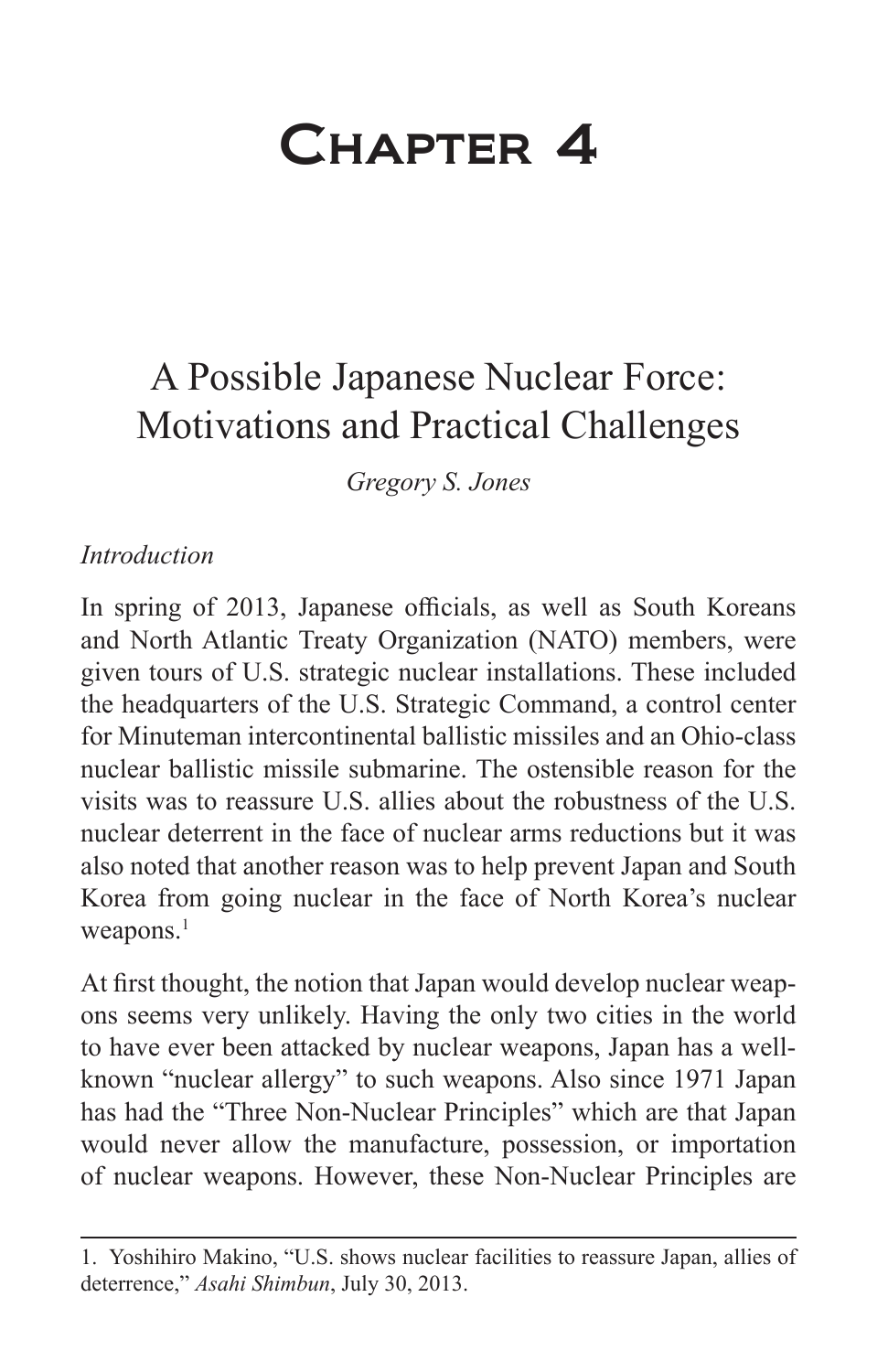pledges and do not have any formal legal foundation.

Yet the need to reassure Japan about the robustness of the U.S. nuclear deterrent shows that for a variety of reasons the thought that Japan might acquire its own nuclear weapons is not nearly as far-fetched as it used to be. Should Japan decide to acquire nuclear weapons, it has many nuclear power related, military, and spacelaunch resources that would allow it to quickly develop many nuclear weapons and the needed delivery systems.

This paper will first examine the factors that could help propel Japan towards the acquisition of nuclear forces. Then it will examine the resources from Japan's nuclear power, military, and space launch programs that will aid Japan in acquiring nuclear forces. Next, the paper will examine possible stages of development of a Japanese nuclear force, the problematic aspects of a Japanese nuclear force and finally provide a summary and conclusions.

#### *Motivators for a Japanese Nuclear Force*

#### North Korea

North Korea's acquisition of nuclear weapons is a major motivator for Japan to acquire nuclear weapons. North Korea tested its first nuclear weapon in October 2006. However, due to the low yield of this test, there were many, including in the U.S. government, who considered the test at least a partial failure. Since there are other explanations for the test's low yield, this need not have been the case. At any rate, since that time North Korea has tested nuclear weapons four more times, in May 2009, February 2013, January 2016, and September 2016. The yields of the last three tests were roughly 5 to 15 kilotons and many analysts believe that the January 2016 test may have been boosted. Though the United States and other nations have formally refused to acknowledge that North Korea is a nuclear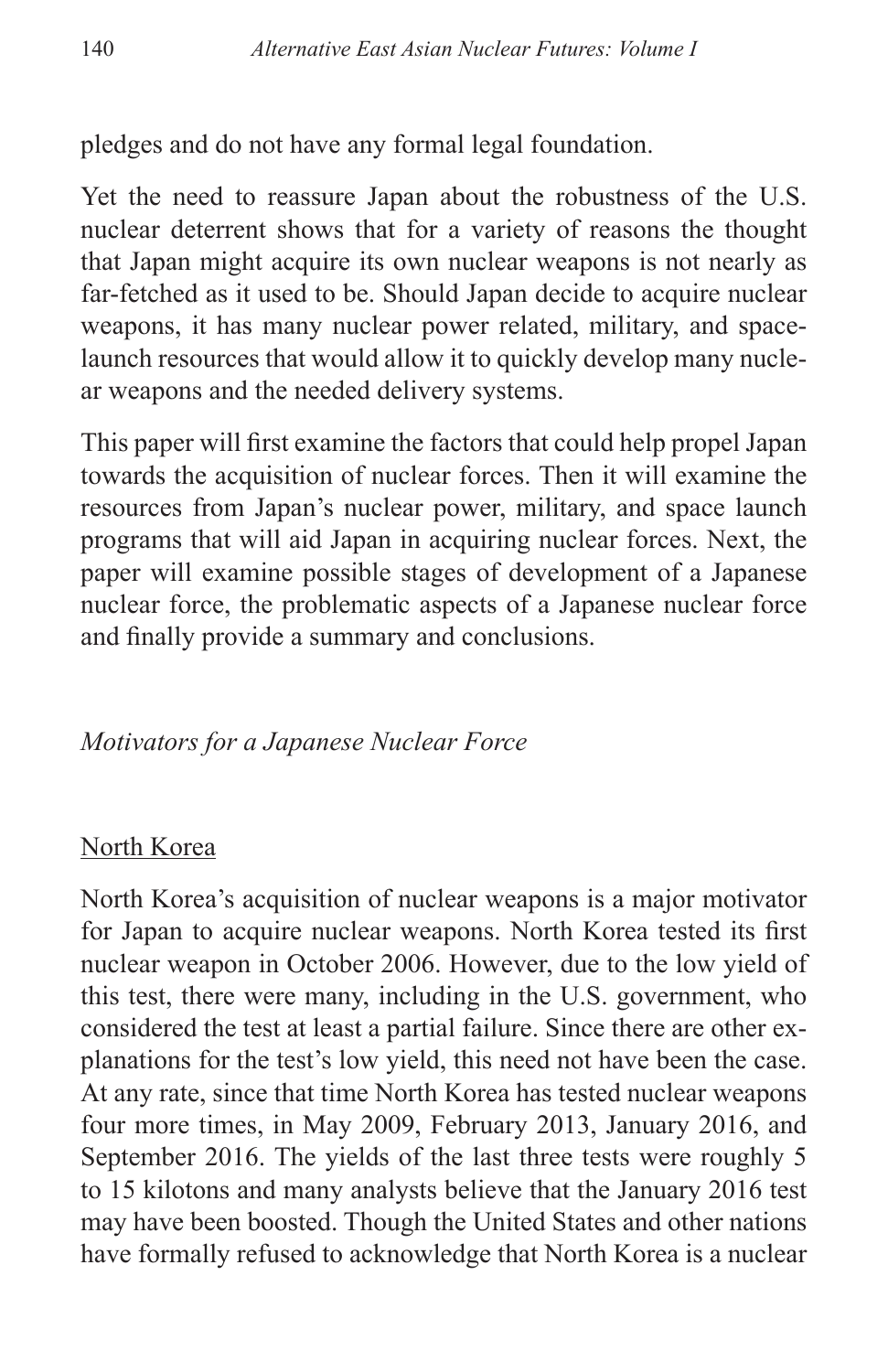weapon state, there seems little doubt that it is, a fact that Japan has begun to face. North Korea has developed a significant centrifuge enrichment facility and has restarted its plutonium production reactor at Yongbyon, putting it in a position to significantly expand its nuclear arsenal.

North Korea has also shown it is not likely to be a peaceful neighbor. In March 2010 North Korea torpedoed and sank a South Korean frigate and in November 2010 it shelled the inhabited South Korean island of Yeonpyeong. In December 2012 and February 2016 North Korea continued to develop its ballistic missile capability by testing long-range missiles which North Korea has called satellite launchers. Such long-range missiles are not needed for North Korea to target Japan. In August 2016, North Korea successfully tested a submarinelaunched ballistic missile which flew towards Japan. North Korea's *Nodong* missile, which has been deployed since the 1990s, can target most of Japan including Osaka and Tokyo. In September 2016, North Korea fired a salvo of three of these missiles towards Japan.<sup>2</sup> After five nuclear tests it is very likely that North Korea has developed a nuclear weapon that could be carried by the *Nodong* missile. There is no evidence that North Korea has ever tested a *Nodong* with a simulated nuclear warhead but it is not clear that North Korea would need to. Pakistan uses North Korea's *Nodong* missile, which it calls the *Ghauri*, as a nuclear weapon delivery vehicle. Given the high level of cooperation between Pakistan and North Korea on nuclear and ballistic missile technology, it is possible that Pakistan may have already provided North Korea with the technology to equip its *Nodong* missiles with nuclear weapons.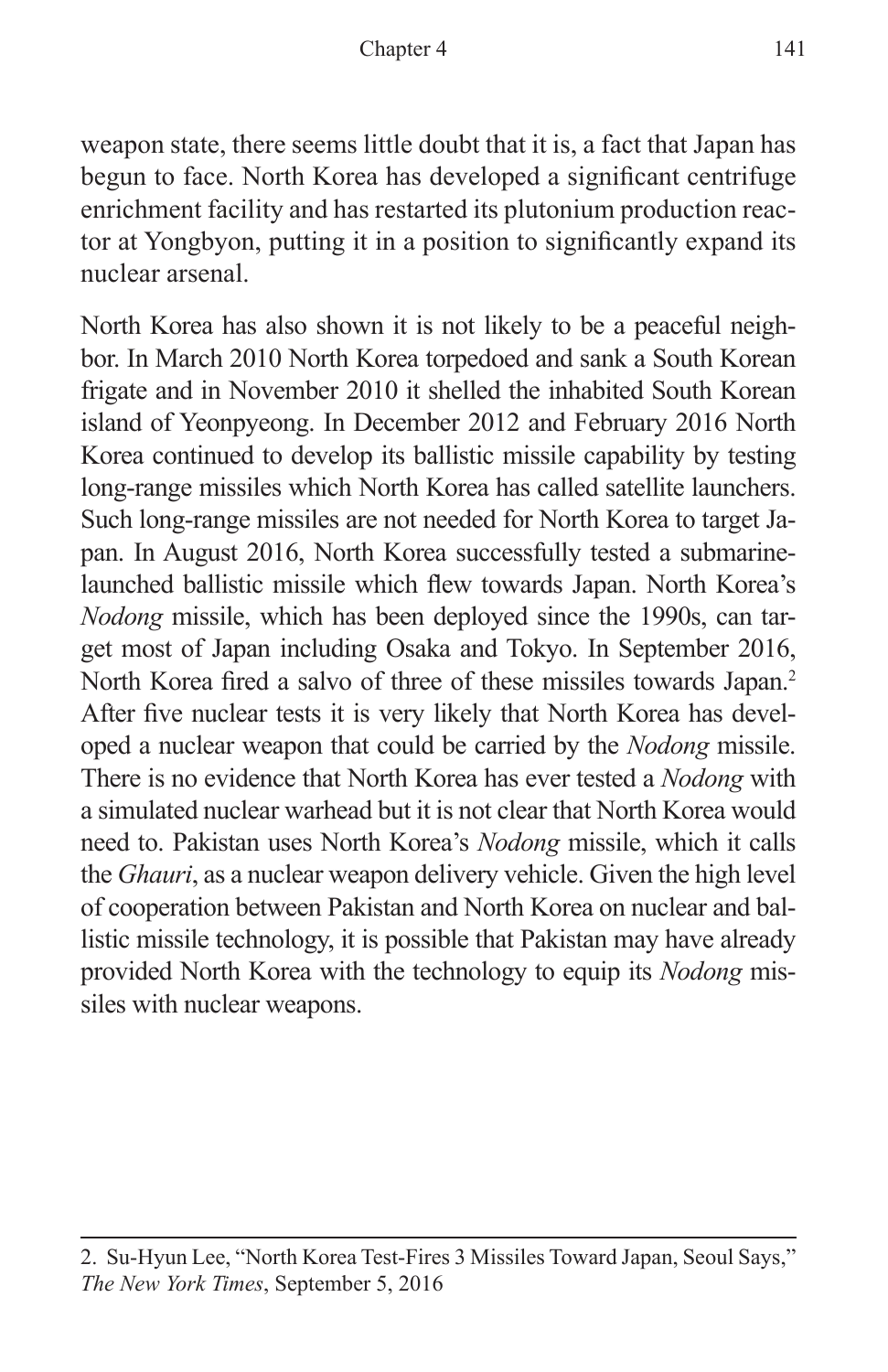## China

China has been rapidly growing economically for some time. This growth is translating into increased military power transforming China into a major power in the Western Pacific. This development in and of itself need not be a problem for Japan. However, China has various territorial disputes with a great number of its neighbors and China's actions in the last decade have demonstrated that it intends to aggressively pursue these claims.

China has laid claim to the Japanese-controlled Senkaku Islands. This is a group of small islands located near the southern end of the Japanese Ryukyu Island chain, only about 170 kilometers northeast of Taiwan and a similar distance from the nearest Japanese islands in the Ryukyu Island chain. The eight islands are unimportant in themselves, having a total area of only 1,700 acres. However, ownership of the islands could allow the development of possible oil and gas resources in the surrounding ocean though China's actions may simply be the result of its growing nationalism.

Since 2008, and especially since 2012, Chinese naval vessels have intruded into Japan's territorial waters around these islands as well as other islands that are uncontested Japanese territory.<sup>3</sup> Also since the end of 2012, Chinese aircraft, including military aircraft, have violated the airspace around the islands and flown near Japanese airspace, leading Japan to scramble interceptor aircraft. In the six months from April 1, 2016, to September 30, 2016, the number of Japanese aircraft scrambled due to Chinese military aircraft was 407, which is an all-time high.4 Showing how aggressively China will pursue this claim, in 2013 China significantly escalated this dispute by having various semi-official groups (such as scholars, analysts, and former military officials) question Japan's sovereignty to the entire Ryukyu Island chain which includes Okinawa with 1.3

<sup>3.</sup> Japan Ministry of Defense, *Defense of Japan*, *2016*, Tokyo, 2016, p. 6.

<sup>4.</sup> Tim Kelly and Nobuhiro Kubo, "Japan jet scrambles against Chinese aircraft hit six-month record," *Reuters*, October 14, 2016.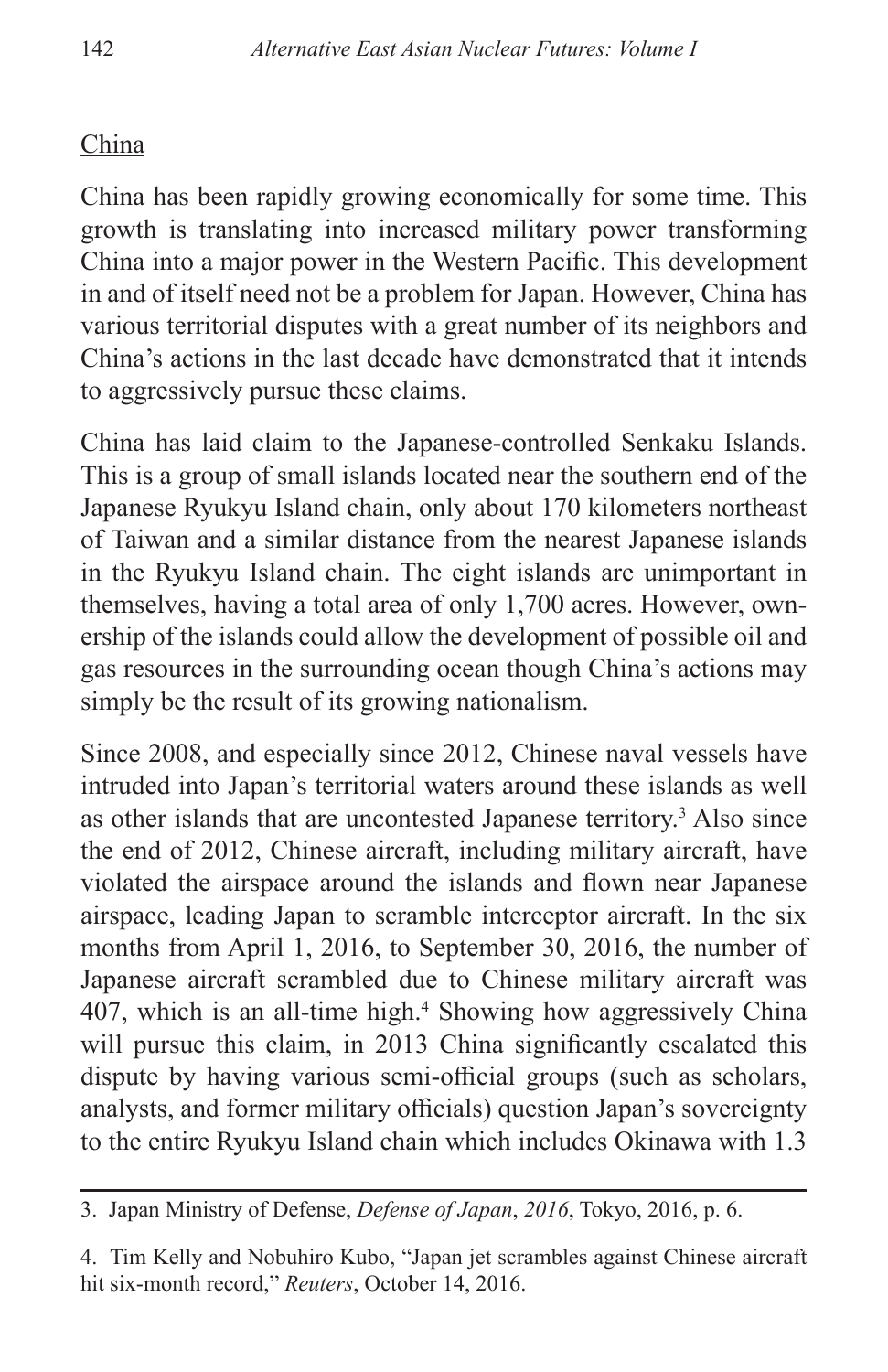million Japanese inhabitants.<sup>5</sup>

In October 2013, the dispute continued to escalate with Japan scrambling its aircraft three times in a single week in response to Chinese military aircraft flying near Okinawa. Japan's defense minister, Itsunori Onodera, said that China's behavior was jeopardizing peace. In response to a Chinese drone flying near the Senkaku Islands, Japan approved defense plans calling for Japanese Air Force planes to shoot down such drones. In turn, China's Defense Ministry said that any attempt by Japan to shoot down Chinese aircraft "would constitute a serious provocation, an act of war of sorts."<sup>6</sup>

At the end of November 2013 matters further escalated with China's declaration of an "air defense identification zone" over the East China Sea. China's Defense Ministry said aircraft in the zone must report a flight plan, maintain two-way radio communications, and respond in a timely and accurate manner to identification inquiries. This zone significantly overlaps Japan's own air defense identification zone and includes the Senkaku Islands. Japan's Prime Minister Shinzo Abe called the Chinese zone "dangerous."7 Both the United States and Japan have deliberately flown flights into the zone without reporting to China.

Nor is Japan the only country to experience China's aggressive tactics. For many years China has had a dispute with Vietnam, the Philippines, Malaysia, and Brunei over China's claim to what amounts to the entire South China Sea. In May 2014, a Chinese naval vessel rammed and sank a Vietnamese fishing vessel in the vicinity of a

<sup>5.</sup> Jane Perlez, "Calls Grow in China to Press Claim for Okinawa," *The New York Times*, June 13, 2013 and Justin McCurry, "China lays claim to Okinawa as territory dispute with Japan escalates," *Guardian,* May 15, 2013.

<sup>6. &</sup>quot;Japan minister: China threatens peace in islands row," *BBC News*, October 29, 2013.

<sup>7. &</sup>quot;Shinzo Abe: China new air defense zone move 'dangerous,'" *BBC News Asia*, November 25, 2013.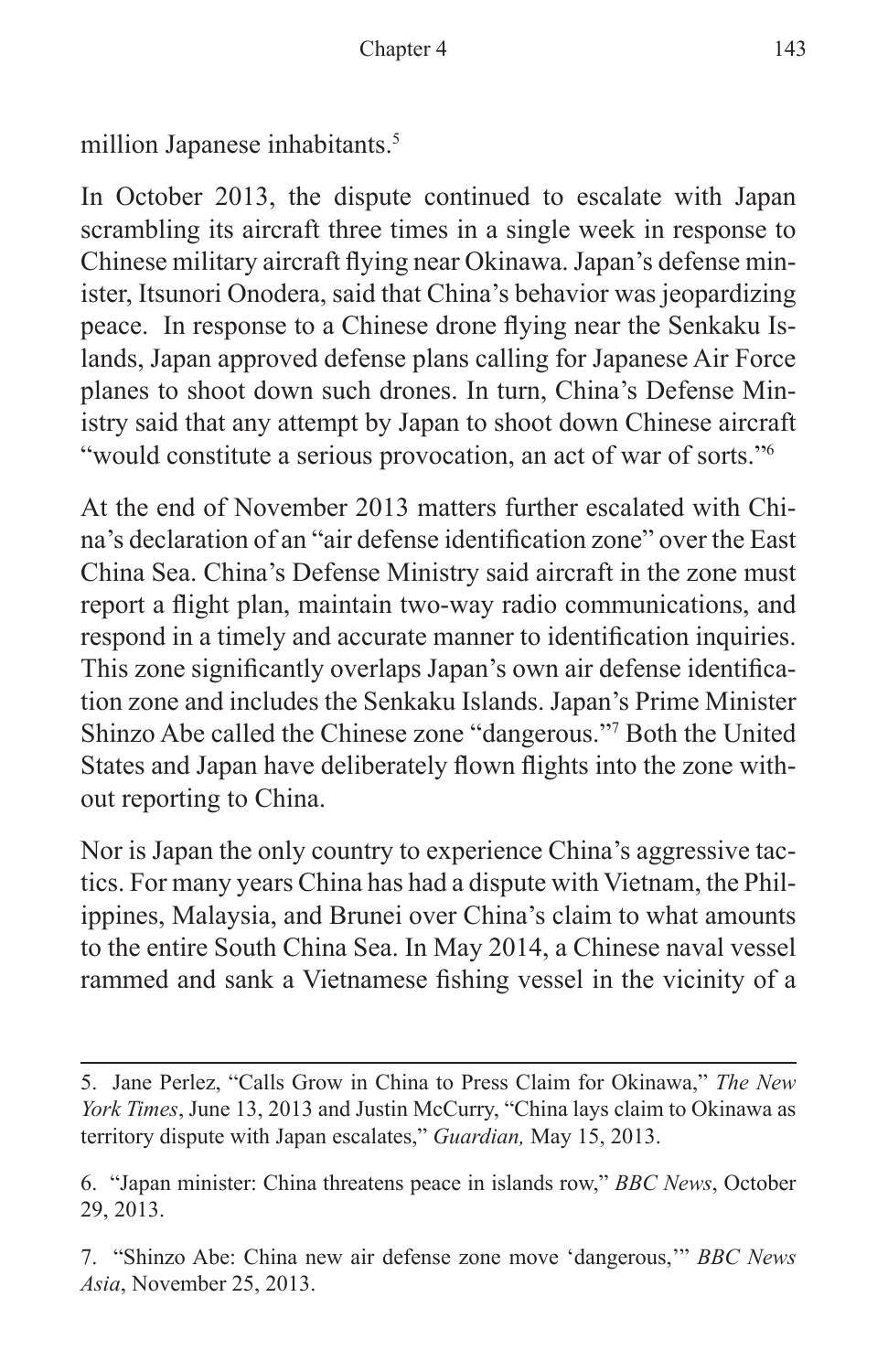Chinese oil rig parked in disputed waters off Vietnam's coast.<sup>8</sup> By 2016 China had turned Subi Reef into an island with a 10,000 foot runway. In July 2016, an international tribunal in The Hague ruled in favor of the Philippines and against China in this dispute. Regarding this ruling, China's Foreign Ministry said, "China does not accept or recognize it."9 Japan has concerns that China may adopt a similar high-handed approach to the Senkaku Islands dispute.

Nor is the Pacific region the only area where China is aggressively pressing its territorial claims. During 2013 and 2014, Chinese troops repeatedly entered Indian-controlled Kashmir. In one case the Chinese troops camped about 10 kilometers inside Indian territory for about three weeks. In 2016, there was a similar incident as Chinese troops set up tents 6 kilometers inside Indian territory before Indian forces confronted them and had them withdraw. In the 1960s, Chinese troops invaded and for a time occupied the eastern Indian state of Arunachal Pradesh. China has continued to lay claim to this state since that time but it has only been in the last decade that China has started refusing to issue normal visas to Indian citizens from Arunachal Pradesh, implying that they are not Indian citizens. In 2016 Chinese troops tried to enter this area leading to an unarmed scuffle between Chinese and Indian forces.<sup>10</sup> All of these events illustrate that as China's power grows it will not be an easy neighbor to live with.

In June 2014, Shinichi Kitaoka, the acting chairman of Japan's Advisory Panel on Reconstruction of the Legal Basis for Security, summarized the growing threats from North Korea and China:

In 2007 we were just facing North Korean belligeren-

8. Jane Perlez, "China and Vietnam Point Fingers After Clash in South China Sea," *The New York Times*, May 27, 2014.

9. Jane Perlez, "Tribunal Rejects Beijing's Claims in South China Sea," *The New York Times*, July 12, 2016.

10. "Scuffle at border as Indian troops counter aggressive Chinese incursions in Arunachal Pradesh," *The Times of India*, June 15, 2016.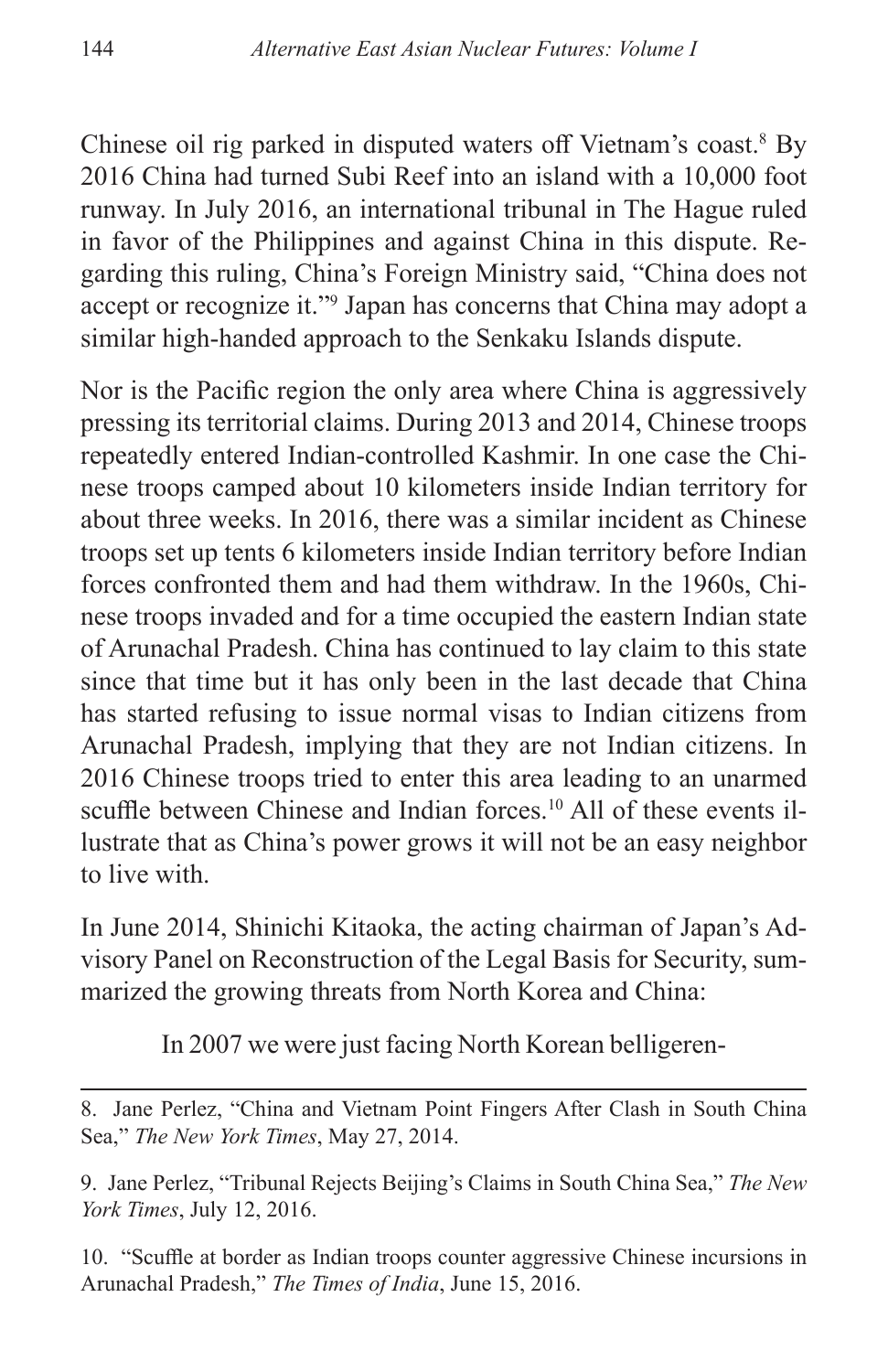cy. Since then, we have had the eruption of the Senkaku incidents, the persistent entry of Chinese ships into Japanese territorial waters, and other provocations and unilateral actions. Many worrying developments have happened with North Korean missiles and nuclear tests. Behind that, the Chinese military budget that we know of has quadrupled in the last decade. Frankly, the security situation has deteriorated significantly and rapidly.<sup>11</sup>

#### South Korea

It is not anticipated that South Korea will pose any direct threat to Japan. However, South Korea has been more directly affected by the nuclear threat from North Korea and as was discussed above has already suffered direct North Korean conventional attacks on its military vessels and territory. As a result, a number of South Koreans have been more open about their desire for South Korea to acquire its own nuclear weapons to counter North Korean ones. These calls for nuclear weapons became more strident in the aftermath of North Korea's February 2013 nuclear test.<sup>12</sup>

The South Korean government has thus far not heeded these calls to acquire nuclear weapons. However, in May 2014, South Korea's President Park Geun-hye obliquely threatened that South Korea might develop nuclear weapons in the face of another North Korean nuclear test. She stated that one effect of a new North Korean nuclear test would be the prospect of nearby countries fearing they needed to develop their own nuclear arsenal. "It would be difficult

<sup>11.</sup> Paul Kallender-Umezu, "Interview: Shinichi Kitaoka," *Defense News*, June 9, 2014, p.22.

<sup>12.</sup> David E. Sanger, "In U.S., South Korean Makes Case for Nuclear Arms," *The New York Times*, April 9, 2013.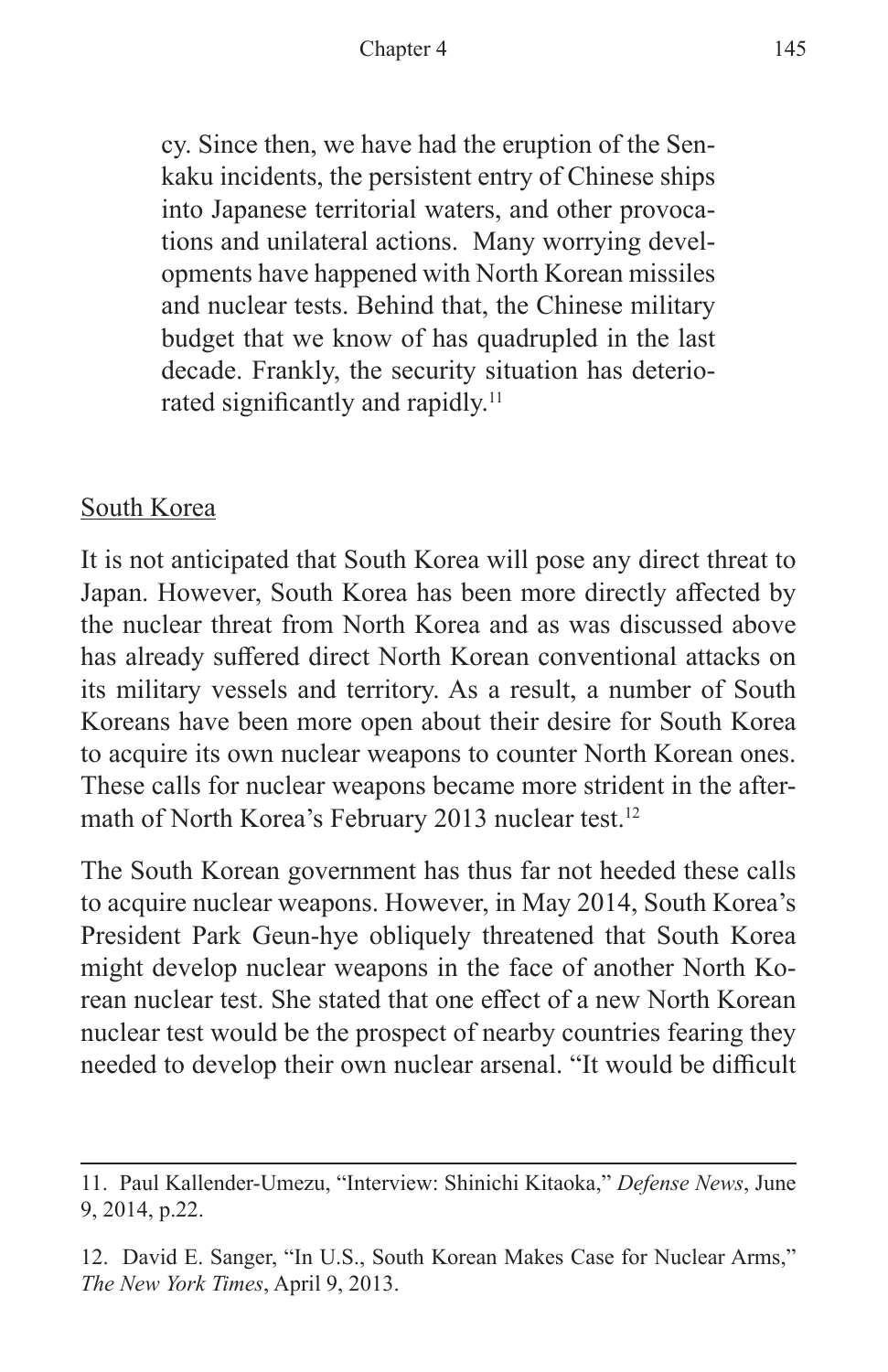for us to prevent a nuclear domino from occurring in this area."13 In 2016, Won Yoo-chul, the ruling Saenuri Party's floor leader said in a speech to the National Assembly, "We cannot borrow an umbrella from a neighbor every time it rains. We need to have a raincoat and wear it ourselves."14

Another indicator of South Korean interest in nuclear weapons is its push to acquire reprocessing technology to produce separated plutonium as well as enrichment technology that could be used to produce highly enriched uranium. South Korea's nuclear cooperation agreement with the United States was recently renegotiated. Under the terms of its old agreement, South Korea was not permitted to reprocess nuclear power reactor fuel to recover plutonium or to have enrichment technology. During the negotiations for the new nuclear cooperation agreement, South Korea pushed very hard to be allowed to conduct reprocessing and enrichment in South Korea. The new agreement does not directly allow either but it does allow South Korea to send its spent fuel overseas with the potential to have the plutonium sent back in the form of reactor fuel and opens a pathway for enrichment in South Korea.

In the past such South Korean interest in acquiring power reactor plutonium would be justified by saying that the plutonium would be recycled in nuclear power reactors but such programs have not been very successful, including Japan's own plutonium recycling program. It is unlikely that South Korea's sudden interest in plutonium is driven by nuclear power economics. Rather it is far more likely that it is driven by the plutonium's potential use in nuclear weapons. If South Korea were to acquire its own nuclear weapons, it could significantly increase the pressure on Japan to acquire its own nuclear weapons.

<sup>13.</sup> Gerard Baker and Alastair Gale, "South Korea Warns of Nuclear Arms Race," *Wall Street Journal*, May 30, 2014, p.A8.

<sup>14. &</sup>quot;Top South Korean lawmaker calls for nuclear arms," *Japan Times*, February 15, 2016.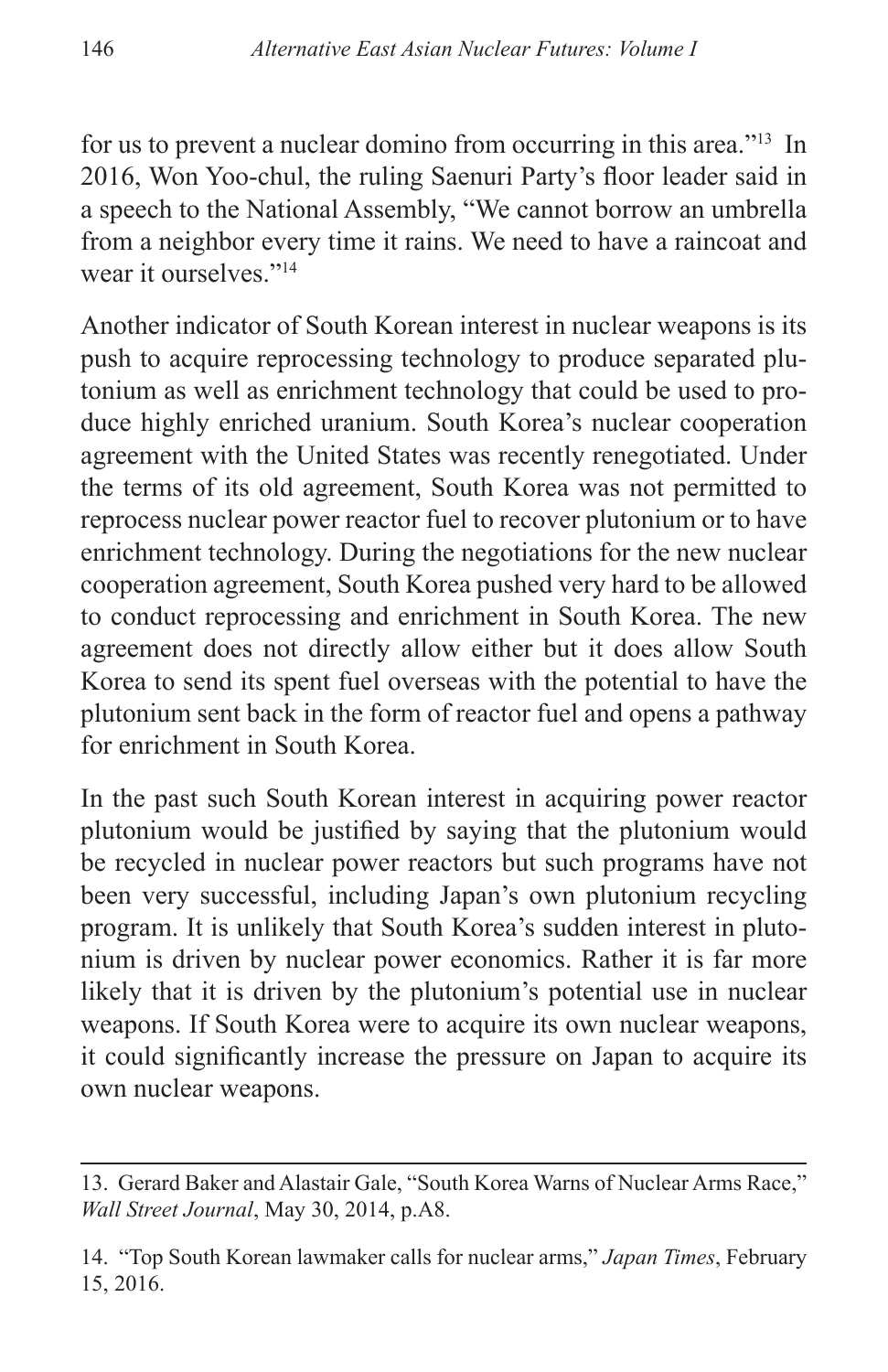#### United States

Japan depends on the United States to provide a nuclear umbrella to protect against nuclear threats from China and North Korea and also depends on the overall military strength of the United States to protect it from Chinese conventional military threats. However, the last decade has been very hard on the U.S. economy with economic growth being fairly moderate ever since the 2008 collapse. The long wars in Iraq and Afghanistan have made the U.S. public weary of any overseas military commitments. The U.S. government's lack of resolve over Syria's large-scale use of chemical weapons, and the U.S. government shutdown and near default on its debt have raised questions about the competence of U.S. governance. The repeated failure of the U.S. Congress to pass a timely budget has led to Sequestration which has adversely impacted the U.S. defense budget. The takeover of large parts of Iraq by Islamic extremists and the air campaign against these extremists in Iraq and Syria makes it likely that the much touted U.S. "pivot" to East Asia may be very much delayed.

The United States has tried to significantly improve relations with India over the past decade and has tried to enlist India as an ally should there be a confrontation with China. However, India has been wary of aligning itself too closely with the United States in part because, based on current trends, India is not sure that the United States is likely to prevail over China in the long-term. Similarly in October 2016, Philippine President Rodrigo Duterte stated on a visit to China, "America has lost now. I've realigned myself in your [China's] ideological flow."15 If this perception of U.S. decline, especially a perception of relative decline compared to China continues to grow, then in the longer-term, Japan may not want to continue to be so dependent on the United States to deter nuclear threats from China and North Korea.

<sup>15.</sup> Katie Hunt, Matt River, and Catherine E. Shoichet, "In China, Duterte announces split with US: 'America has lost," *CNN*, October 20, 2016.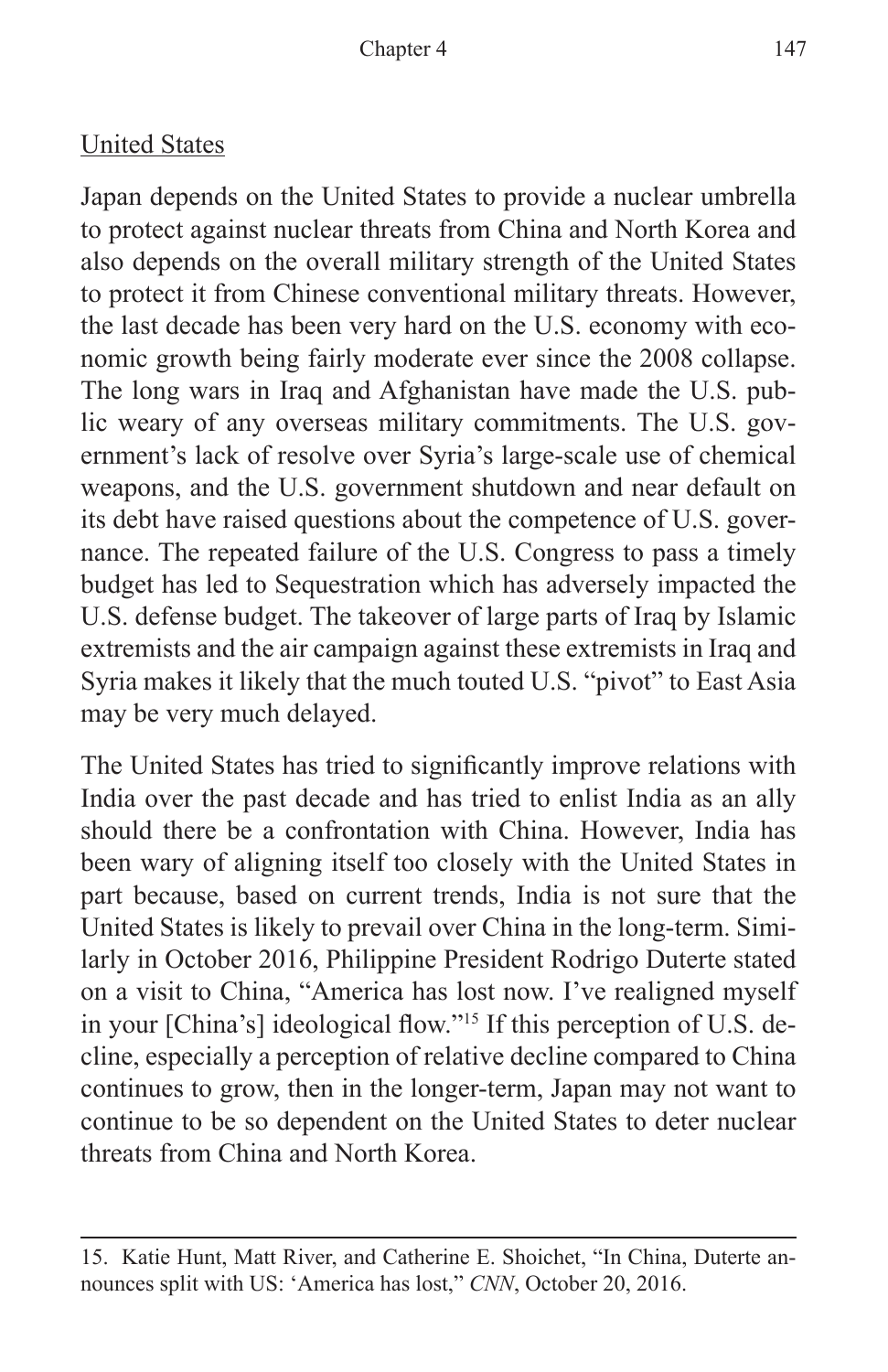#### Continued Erosion of Nonproliferation Norms

Over the past two decades, U.S. and Western efforts to promote the nonproliferation of missile, chemical, and nuclear weapons have been declining in effectiveness. Compliance with the Missile Technology Control Regime (MTCR) has never been perfect. For example, both China and Russia have exported missiles and missile-related technology that they have falsely claimed had a range of "290 kilometers" so as to exempt them from the MTCR's 300 kilometer range limit. More recently the United Kingdom (UK) sold the *Storm Shadow* cruise missile to Saudi Arabia, which would appear to be a violation of the UK's MTCR commitments. In October of 2012, the United States gave South Korea permission to develop an 800 kilometer range ballistic missile that can carry a 500 kilogram payload. Such a missile is clearly beyond the MTCR guidelines though the U.S. State Department implausibly claimed that since this development was indigenous and not the result of missile exports, it did not contravene the MTCR.16

On August 21, 2013, Syria conducted large-scale chemical weapon attacks against rebel-held areas using the nerve agent sarin, exposing many thousands and killing at least many hundreds. This attack was the first time in 25 years that a nation has employed chemical weapons on such a large scale. The world's reaction to this serious breach of nonproliferation norms was underwhelming. Though France came out strongly in favor of taking military action against Syria, the UK went "wobbly," as the late Margaret Thatcher would have said, with the British parliament voting against taking any military action against Syria. The United States took a very deliberate approach with President Barack Obama trying to get the support of Congress before taking any military action. But the statements of some U.S. lawmakers indicated that they did not see any value in taking military action to punish Syria for its use of chemical weapons and to deter Syria from any further use. Such statements indicate that these

<sup>16.</sup> Kelsey Davenport, "South Korea Extends Missile Range," *Arms Control Today* 42, no. 9, November 2012.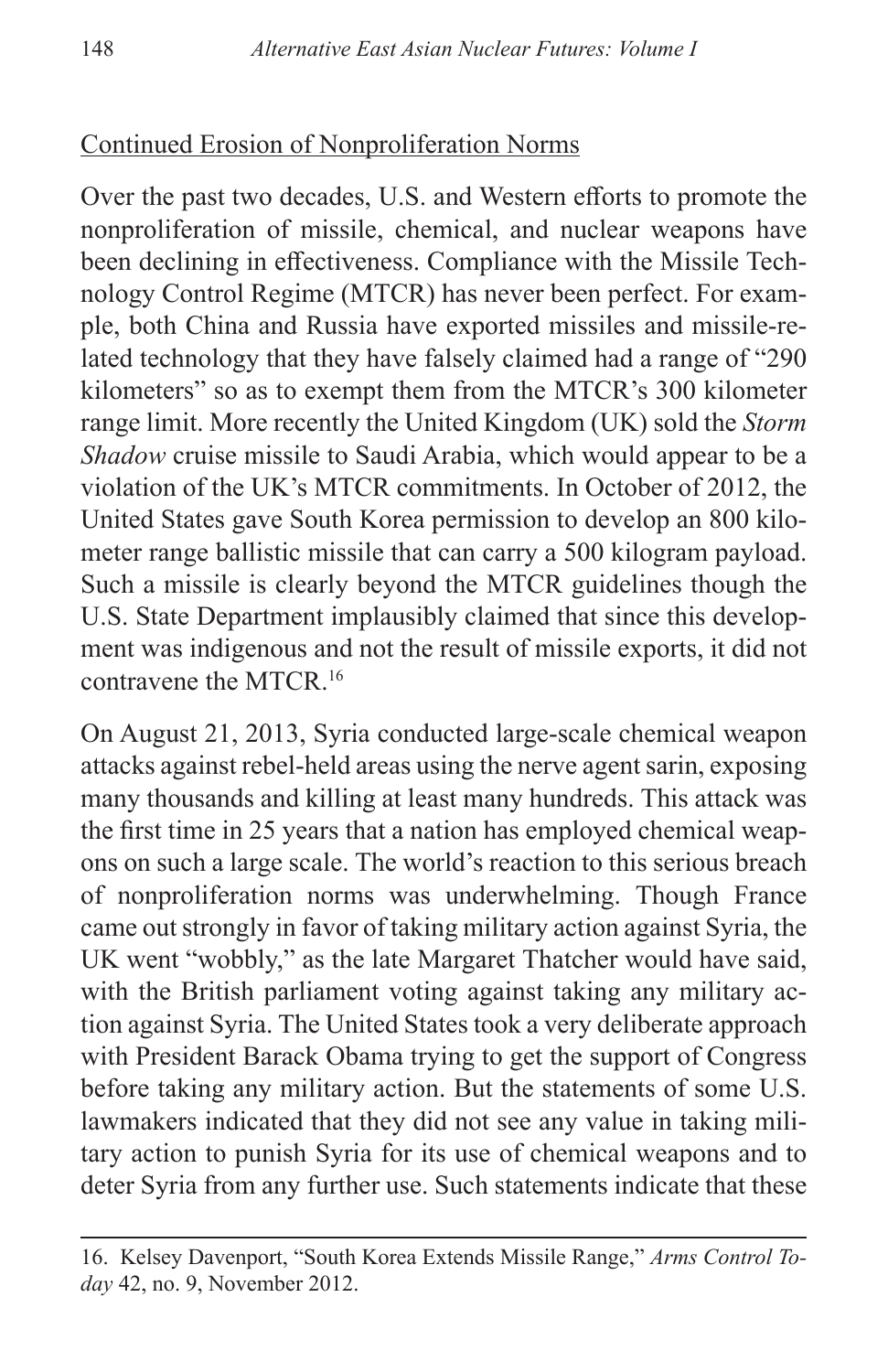lawmakers may not be committed to maintaining nonproliferation norms, which is a rather disturbing development. Though Syria has now disposed of its chemical weapons under international supervision, the impression remains that the world was not willing to take military action to prevent the large-scale use of chemical weapons.

In July 2015, the U.S. entered into a nuclear agreement with Iran (the Joint Comprehensive Plan of Action) which legitimized Iran's illicit uranium enrichment program by granting Iran the "right to enrich." After 15 years Iran will have an unrestricted enrichment program and be allowed to reprocess spent fuel to produce separated plutonium. These concessions will put Iran in a position to acquire nuclear weapons whenever it wishes.

Further, as was discussed above, although the United States had stated that it was "unacceptable" for North Korea to acquire nuclear weapons, it has in fact done so. Based on these events, the West's support for the principles of non-proliferation of weapons of mass destruction seems to be declining.

## Japanese Demographics

The birthrate in Japan, like that of most industrialized countries, is insufficient to maintain its current population. However, in other industrialized countries, immigration is sufficient to keep the population expanding. This is not the case for Japan and its population has been declining for the past several years. In 2013 Japan's population fell by about one-quarter million and it is projected that by 2040 Japan's population may have fallen by over 20 million from its peak of 128 million in 2010.17

What is worse, Japan's population structure is aging, so that the decline in military age Japanese will, proportionately, be even greater. Already the military aged Japanese population has dropped 40%

<sup>17. &</sup>quot;Japan's depopulation time bomb," *Japan Times*, April 17, 2013.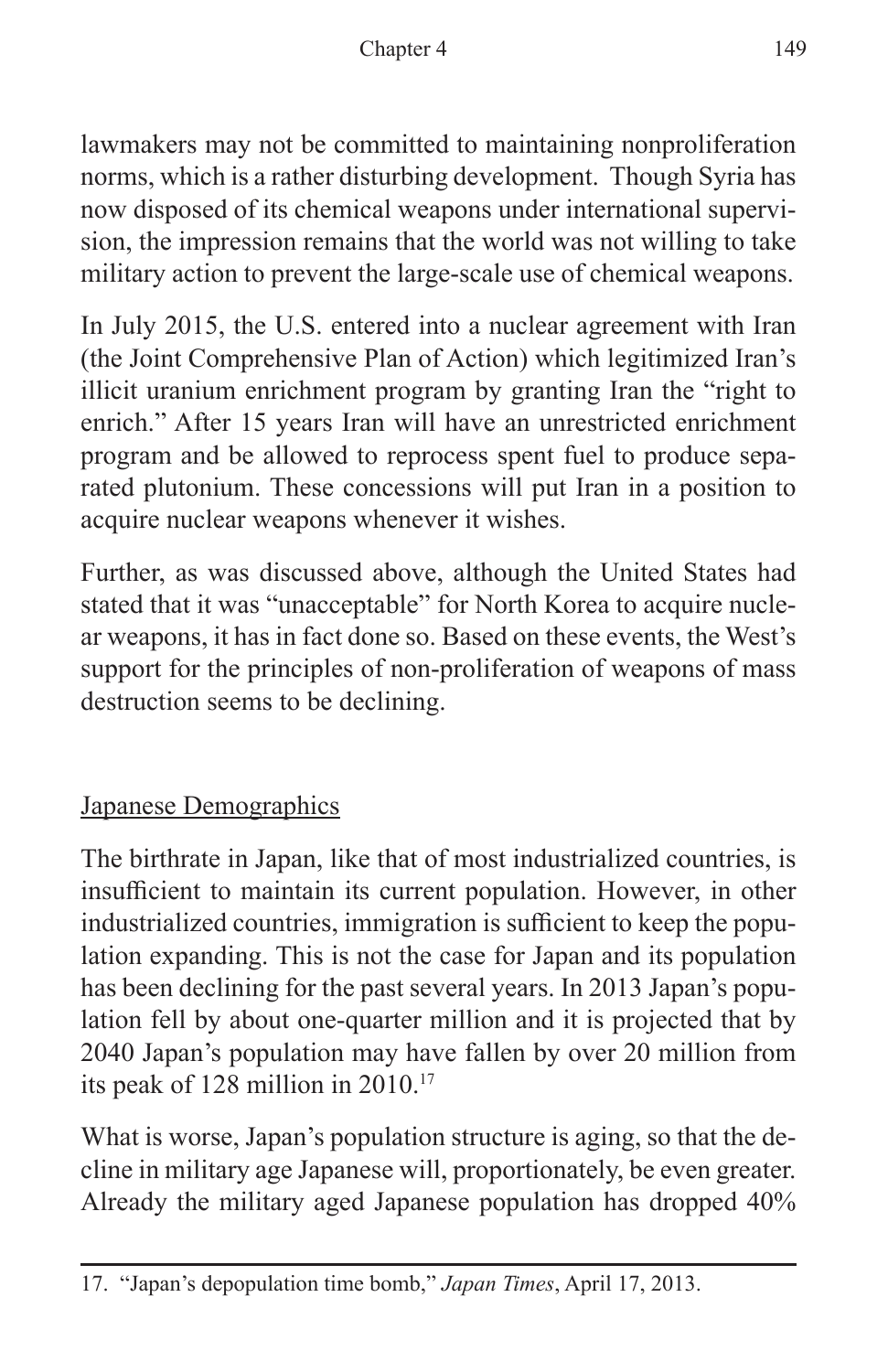(from about 17 million to 11 million) since 1994.18 Japan may find it hard to maintain a sufficiently large conventional military to defend Japan, especially in light of a growing Chinese threat. Japan might consider the development of nuclear weapons as a means of maintaining a rough balance with China.

#### Summary of Motivators for a Japanese Nuclear Force

If U.S. economic and military power continues to decline, Japan may feel less confident of being protected by the U.S. nuclear umbrella. This, combined with the growth of China's economic and military power, China's continued aggressive pursuit of its territorial claims, and North Korea's continued belligerence and expansion of its nuclear forces, could result in Japan facing a more serious regional threat. Japan's aging and declining population may make it hard for Japan to defend against these threats conventionally. If these developments are combined with a continuing decline in nonproliferation efforts and result in South Korea acquiring nuclear weapons, Japan may feel impelled to acquire nuclear weapons in order to protect its security. It is by no means foreordained that such a future will occur but such a future is certainly possible given current trends.

*The Threat*

## North Korea and China

Any Japanese nuclear weapon program is going to be strongly influenced by the threat that it is designed to counter. This paper assumes that the Japanese will intend for its nuclear weapon program to deter or retaliate against a nuclear attack or to deter or disrupt a conven-

<sup>18.</sup> See, Figure II-2-5-1 "Changes in Number of People Eligible to Join the SDF," *Defense of Japan*, *2016*, Tokyo, 2016.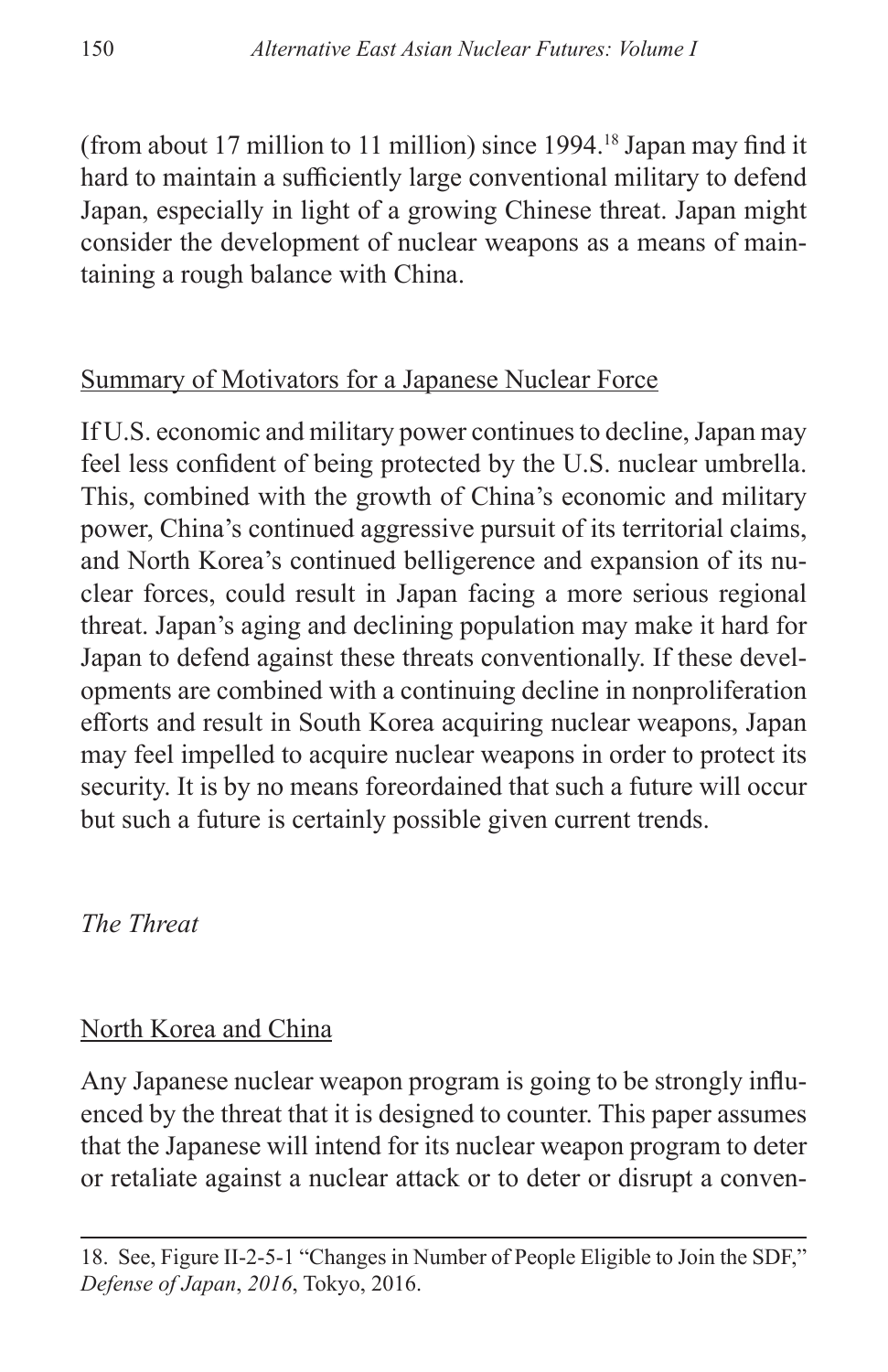tional invasion of its territory. In the foreseeable future only North Korea and China could provide a nuclear threat and only China could carry out a conventional invasion of Japan.

North Korea's nuclear force is likely to consist of tens of implosion fission weapons with a yield of probably 10 to 20 kilotons. However, most of these weapons would likely be reserved for use against either U.S. military forces or South Korean targets which could be either military forces or cities. Probably only a handful of North Korean nuclear weapons would be allocated to target Japan in the hope of inducing Japan to drop out of any conflict in which it was supporting the United States and South Korea. To attack targets in Japan, North Korea would need to utilize its *Nodong* ballistic missiles in order to reach Japan, though nuclear weapon delivery by special forces would be an outside possibility. Given the small number of weapons and that the *Nodong* can only effectively attack large targets due to its inaccuracy, North Korea would almost certainly target Japanese cities.

Even a single North Korean nuclear weapon exploded over a Japanese city would cause great devastation. If exploded over Tokyo, about 100,000 people would be killed and a similar number injured. Though this would be a catastrophe, it would not be the apocalypse that most people assume. Since a single 16 kiloton weapon was sufficient to destroy Hiroshima, most people assume that a similar yield weapon would be sufficient to destroy any modern city. This assumption ignores the great increase in size and population of modern cities. Just the central urban core of Tokyo (the 23 wards) is about 30 times the size and population of World War II Hiroshima. Modern Tokyo could absorb a number of 10 to 20 kiloton weapon blasts without ceasing to function.

The nuclear threat from China is far more serious. China has about 200 nuclear weapons, most of which are two-stage thermonuclear weapons with yields from the low hundreds of kilotons to a few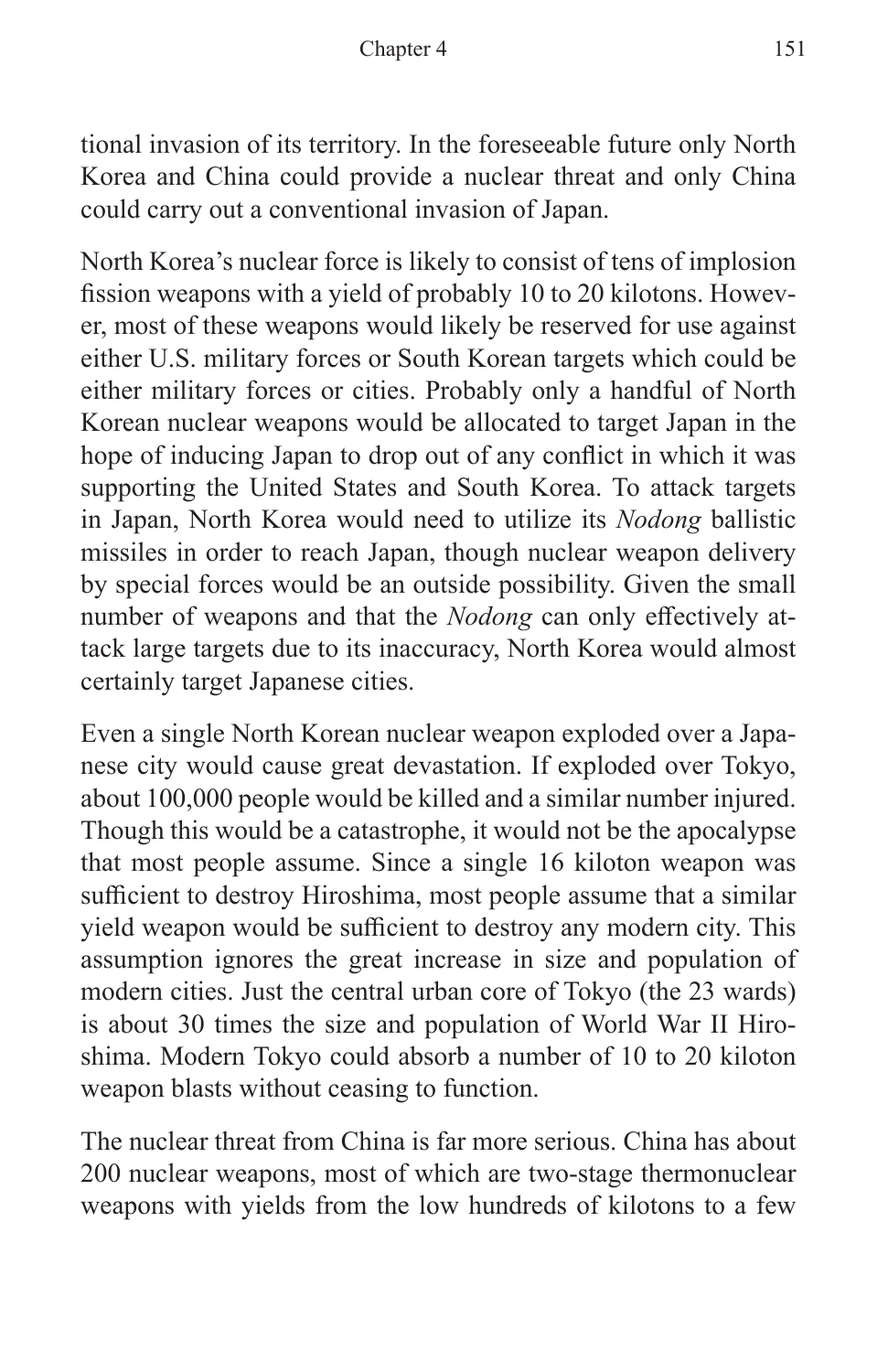megatons.19 These weapons are carried on a variety of ballistic missiles. The long-range versions of these missiles (DF-31, DF-31A, DF-5A, DF-5B and DF-4) are presumably targeted on North America and Europe. This leaves the 80 or so shorter range DF-21 missiles (2,150 km range) to be allocated to target China's regional threats. Since threats could exist in almost any direction, it is likely that only about 20 or so of these missiles are allocated to China's northeast, though since these missiles are mobile, this number might be increased to a total of 40 in a crisis or conflict.

These weapons could be targeted on Japan's cities and with an estimated yield of 200 to 300 kilotons they would have a serious effect. A single weapon would kill over one-half million people in Tokyo though even in this case it would probably require multiple weapons to stop the city from functioning. With the higher yield and resulting greater lethal radius, combined with the DF-21 having greater accuracy compared to the *Nodong,* China could effectively target military targets in Japan, including, if they were to exist, Japan's nuclear forces.

China could also pose a threat of conventional invasion to Japan. For a number of years China has been developing amphibious forces that could potentially be used to occupy Taiwan. Japan's main islands are significantly farther away from China than is Taiwan and China might have a hard time conducting a direct invasion of Japan's main islands from China. However, the disputed Senkaku Islands are only 330 kilometers away from China's mainland. If an armed conflict were to break out over these islands, it is possible that China might also occupy the lightly populated and defended Japanese islands in the southern Ryukyu Island chain. The most western of these islands, Yonaguni Island, is only 100 kilometers east of Taiwan. From this island, China could work its way up the island chain to Miyako Island. From there the Chinese would be in reach of Okinawa. In the worst case, China could continue to advance up the island chain past Okinawa to Kyushu and the rest of the Japanese main islands.

<sup>19.</sup> Hans M. Kristensen and Robert S. Norris, "Chinese nuclear forces, 2016," *Bulletin of the Atomic Scientists* 72, no. 4, June 13, 2016, pp. 205-211.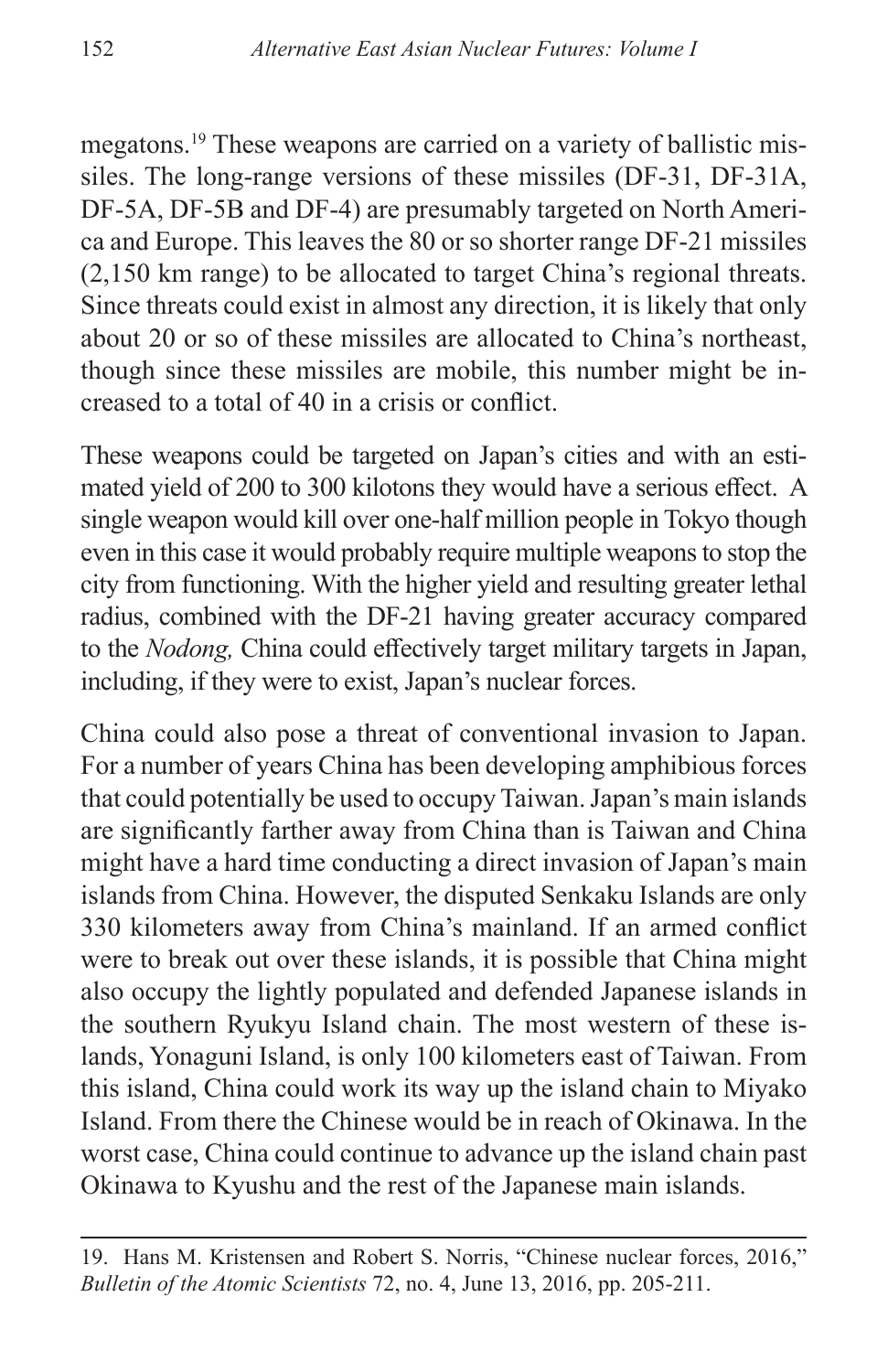## Japanese Ballistic Missile Defense

Since 2003 Japan has made major investments in ballistic missile defenses which would help counter the nuclear-armed ballistic missile threat from China and especially North Korea. Japan has six Aegis destroyers equipped with SM-3 Block IA missiles. Japan has also deployed and upgraded various land-based radars to assist in ballistic missile detection and tracking. Together these systems allow Japan to conduct mid-course interceptions over a broad area. Two destroyers are sufficient to cover Japan's four main islands. Japan also has a short-range terminal defense layer consisting of 17 Patriot-3 missile batteries deployed mainly around Japan's major cities.

Japan is continuing to expand and upgrade these defenses. Japan will deploy two additional Aegis destroyers by 2020. Japan also hopes to begin deploying the more advanced SM-3 Block IIA missile on its Aegis ships by 2018.

How effective such a defense would be is unknown but it is generally agreed that it would be significantly less than 100%. Still, against a small North Korean attack aimed at Japan's major cities, there would be a significant chance that most if not all of the attacking missiles would be destroyed. This fact could give the North Koreans pause but if they were in a position to want to attack Japan with nuclear weapons, they would probably be so desperate that it might not matter.

Japan's ballistic missile defenses are probably significantly less effective against the more advanced Chinese ballistic missiles and reentry vehicles. This might change somewhat with the deployment of the SM-3 Block IIA Aegis missile but given the size and sophistication of a possible Chinese nuclear attack, Japan's ballistic missile defenses are probably only a complication rather than a deterrent.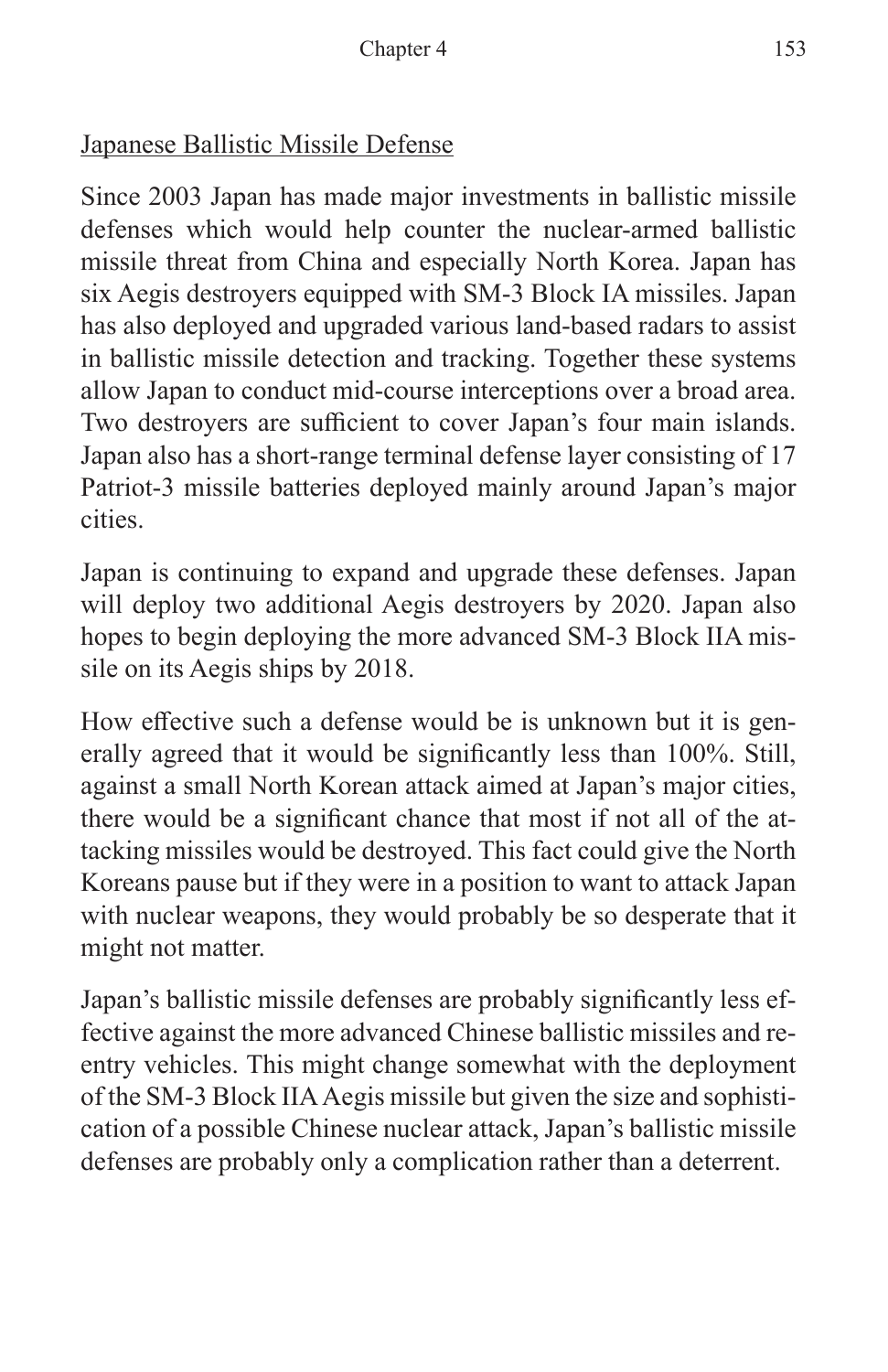## *Japan's Starting Point*

Any nuclear weapons program needs three elements: The fissile material, i.e. plutonium (Pu) or highly enriched uranium (HEU), the non-nuclear weapon components needed to detonate the fissile material, and some means to deliver the weapons. The non-nuclear weapon components are the least specialized of these three elements, consisting of high explosives, fuses, and detonators. These are all items with which Japan's military are very familiar. These items would have to be properly configured and repeatedly tested without the fissile material, in order to produce a nuclear weapon. However, this whole process could be performed in two to six months prior to or in parallel with Japan's production of the fissile material components for a nuclear weapon.

Producing the fissile material for the weapons is usually the most difficult part of any nuclear weapon program but an examination of Japan's nuclear power industry shows that Japan is well on its way to acquiring the needed fissile material. Similarly, Japan's current military fighter aircraft and space launch industry provides Japan with several nuclear weapon delivery options.

#### Japan's Nuclear Power Industry

Japan has an extensive nuclear power industry which could serve as a source of fissile material for a nuclear weapon program. Before the 2011 earthquake, Japan had 54 operating nuclear reactors with a capacity of 47,115 megawatts electrical (MWe). The tsunami following the earthquake destroyed four of these reactors, leaving Japan with 50 reactors with a capacity of 44,396 MWe. All 50 reactors were at one time shutdown due to the need for safety revaluations imposed by Japan's new Nuclear Regulation Authority (NRA). Thus far only 25 of the 50 reactors have applied to restart. Only five of these reactors have been restarted though two of these have been shut down again. It is unknown how many of the other 25 reactors will even apply to the NRA for restart and how many reactors will never restart.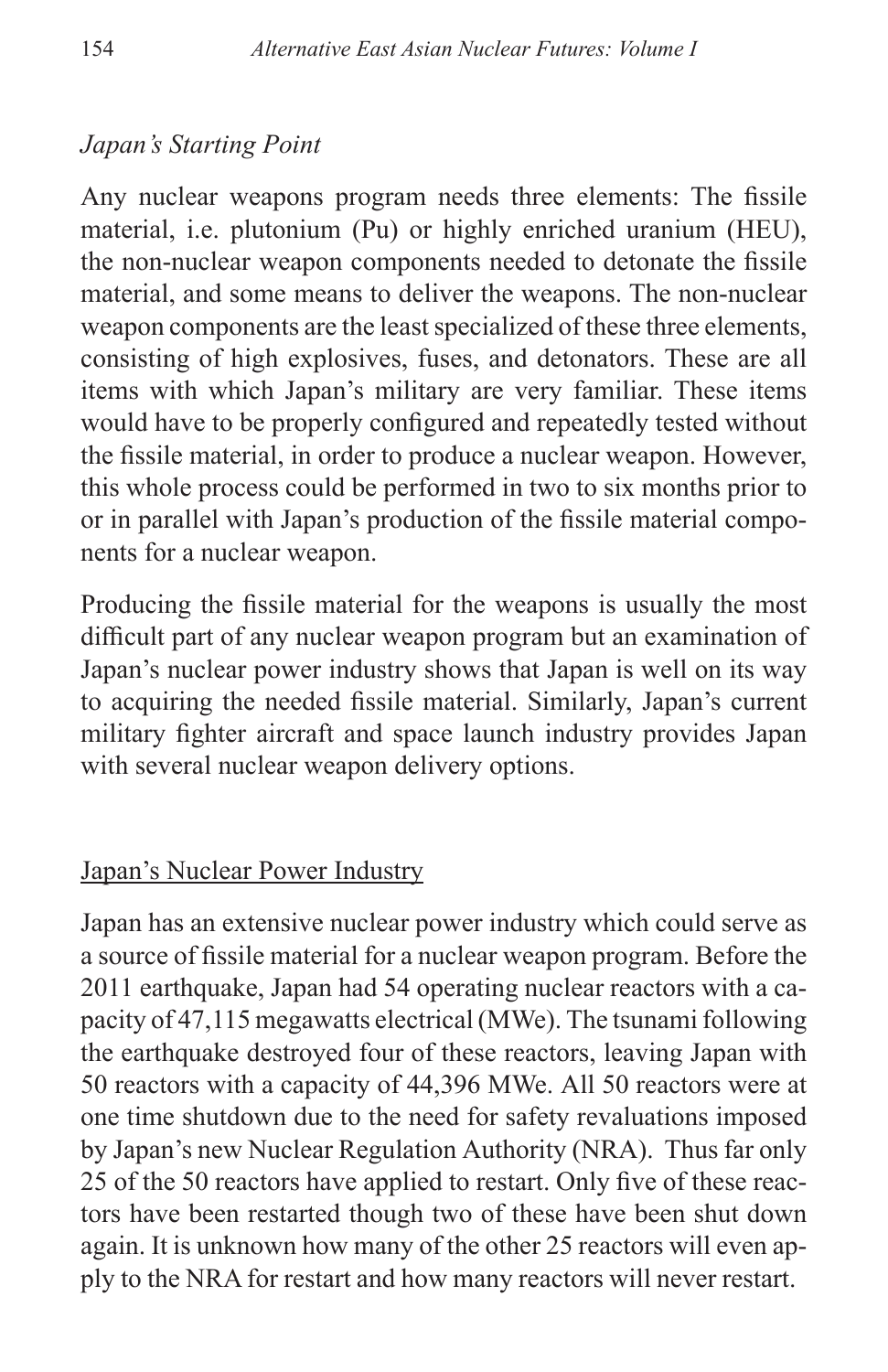Japan has opted for the so-called "closed" fuel cycle, meaning that it intends to reprocess all of the spent fuel from its nuclear power reactors to recover the plutonium. Japan has constructed two reprocessing plants. The Tokai reprocessing plant operated from 1977 to 2006. The plant was put into cold stand-by in 2006 and it was only in 2014 that the decision was taken to permanently shut down the plant though it could be years before the actual decommissioning takes place. The plant has a capacity of 210 metric tons of uranium (MtU) per year but it only processed a total of only 1,140 MtU during the thirty years that it operated. Japan has also built the Rokkasho reprocessing plant with a capacity of 800 MtU per year. This plant was supposed to start operation in 2008 but due to various problems it will not operate before mid-2018 at the earliest. Also between 1969 and 2001, Japan sent 7,100 metric tons (Mt) of spent fuel to France and the UK for reprocessing.

The original intention was for this plutonium to be used in fast breeder reactors. However, such reactors have not been successful world-wide. Japan's own fast breeder reactor prototype at Monju has been plagued by accidents and is to be permanently shut down. Japan does not expect fast breeder reactors to be in operation until at least 2050. Instead, Japan intends to use the plutonium as mixed oxide (MOX) fuel in its current power reactors. However, this program has started slowly and was further delayed by the reactor shut downs in the aftermath of the 2011 earthquake. This has resulted in Japan acquiring a substantial stockpile of separated plutonium. As of the end of 2015, Japan had 10.8 metric tons stored in Japan itself and an additional 37.1 metric tons stored in the UK and France.<sup>20</sup>

Japan also has a centrifuge uranium enrichment plant at Rokkasho intended to produce low-enriched uranium for use as power reactor fuel. The plant started operation in 1992 but it was never able to operate at its design capacity due to numerous centrifuge failures. By 2011 the plant was barely operating but now new centrifuges of an

<sup>20.</sup> Cabinet Office, Office of Atomic Energy Policy [Japan], "The Status Report of Plutonium Management in Japan-2015," July 27, 2016.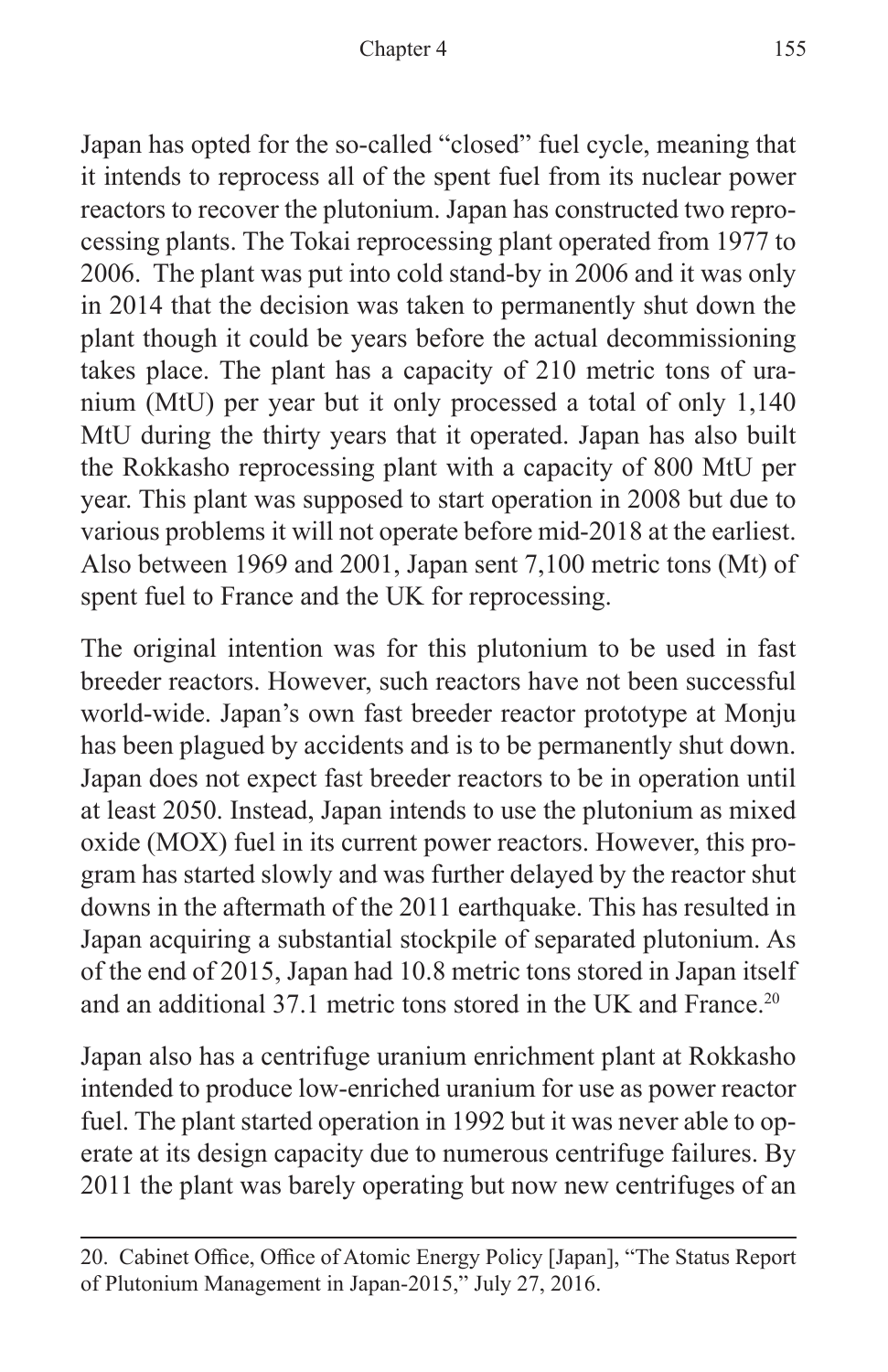improved design are being installed. The current capacity is 75,000 separative work units (SWU) per year and by 2022 it is supposed to reach 1,500,000 SWU/yr.

One important nuclear resource that Japan is lacking is uranium itself. It does not produce any uranium and has no uranium resources. If all of its nuclear reactors were operating Japan would require around 8,000 metric tons of uranium per year which is about 14% of the total world production. The possible implications of this fact for a Japanese nuclear weapons program are discussed below.

#### Japan's Military Fighter Aircraft

Japan currently has about 200 F-15Js and 90 F-2A/Bs.<sup>21</sup> Japan is also beginning to deploy the new F-35. Of these three different aircraft types, the F-15s have a somewhat longer range and payload and would likely be the best nuclear delivery vehicle. The F-2s and F-35s would also be capable of delivering a nuclear weapon. These aircraft are stationed at six air bases. One air base is on Hokkaido, two on Honshu, two on Kyushu and one on Okinawa.

## Japan's Space Launch Capability

Japan has had a space launch industry for many decades. Its main space launch vehicle is the liquid-fueled H-II. However, Japan has also developed a number of different solid-fueled rockets, some of which serve as strap-on boosters to the H-II and some were developed as stages for stand-alone solid-fueled space launchers. Japan's latest solid-fueled launcher is the Epsilon rocket. It had its first successful launch on September 14, 2013. The three-stage rocket weighs 91 metric tons at launch and can place a 500 kilograms payload into low earth orbit. In the past, some in Japan have suggested

<sup>21.</sup> *The Military Balance 2016*, London: International Institute for Strategic Studies, 2016.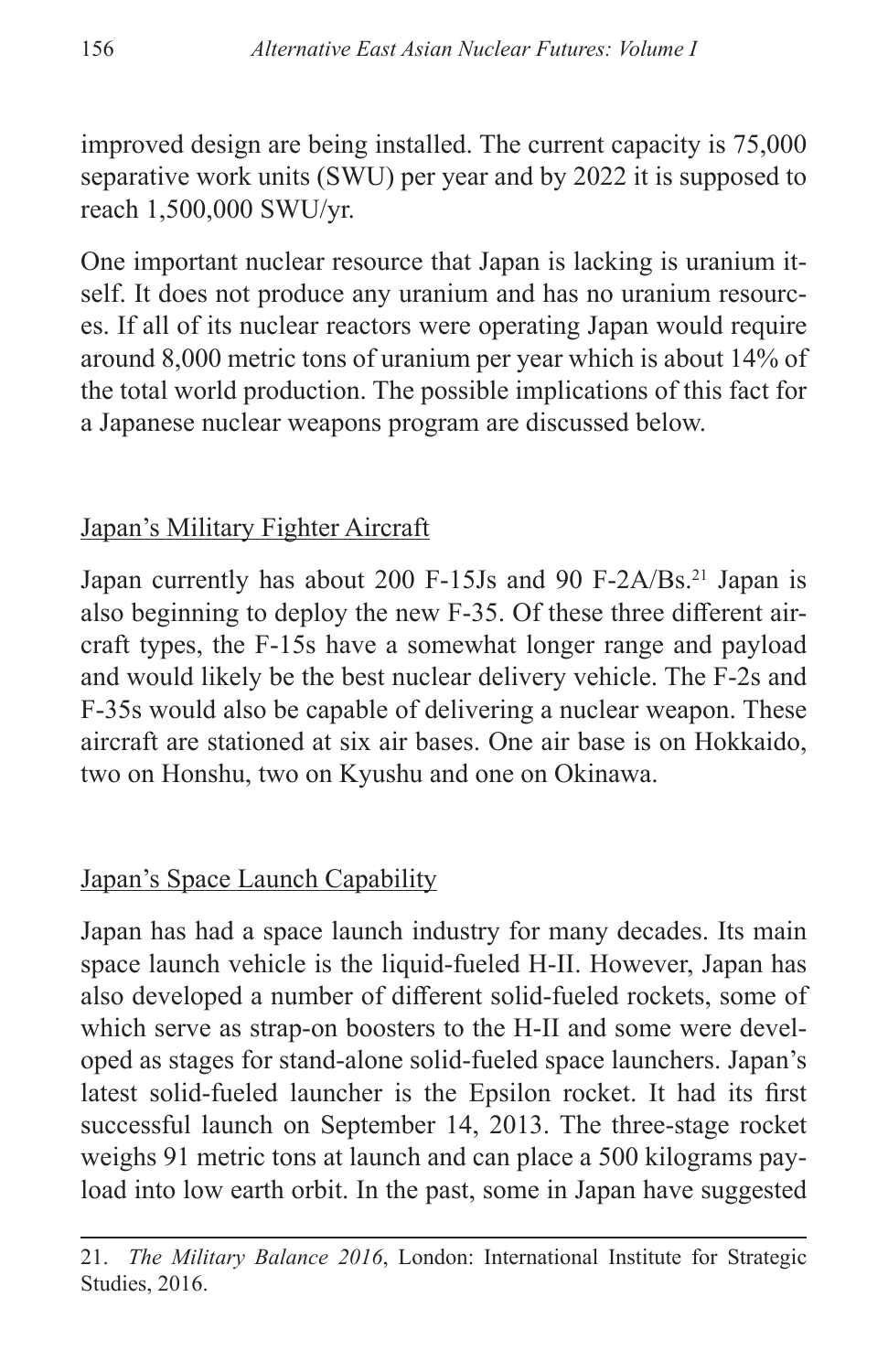that the solid-fueled launcher program should be eliminated and that Japan should rely solely on the more capable liquid-fueled H-II. However, national security arguments have been made in favor of Japan's solid-fueled rocket program, in that it provides Japan with a potential ballistic missile capability.

## *A Potential Japanese Nuclear Force*

## Japanese Nuclear Weapons

Implosion fission weapons are the first type of weapon that Japan would likely produce. Japan's current stockpile of 10.8 metric tons of separated plutonium could be used to produce about 1,800 implosion fission weapons (assuming about 6 kilograms of plutonium per weapon). Most of this plutonium is from relatively high burnup fuel so that it is only 65% to 70% fissile. Implosion fission weapons made from such plutonium would have expected yields of about five kilotons<sup>22</sup>

Most of Japan's plutonium stockpile is not in the form of pure plutonium compounds but rather is mixed with uranium or even actually manufactured into MOX fuel. Since this material is not highly radioactive, it would be a simple matter for Japan to chemically separate the plutonium from the uranium.

Japan's centrifuge enrichment facility is designed to produce low enriched uranium, but Japan could easily and quickly convert the enrichment facility to produce HEU. With its current 75,000 SWU/ yr capacity, Japan could produce about 390 kilograms of HEU per year which would be enough for about 20 implosion fission weapons per year. If the enrichment plant achieves its full design capacity in 2022 of 1,500,000 SWU/yr, then Japan could produce as

<sup>22.</sup> Gregory S. Jones, "The Myth of 'Denatured' Plutonium, Reactor-Grade Plutonium and Nuclear Weapons, Part Three: Predetonation," October 25, 2016.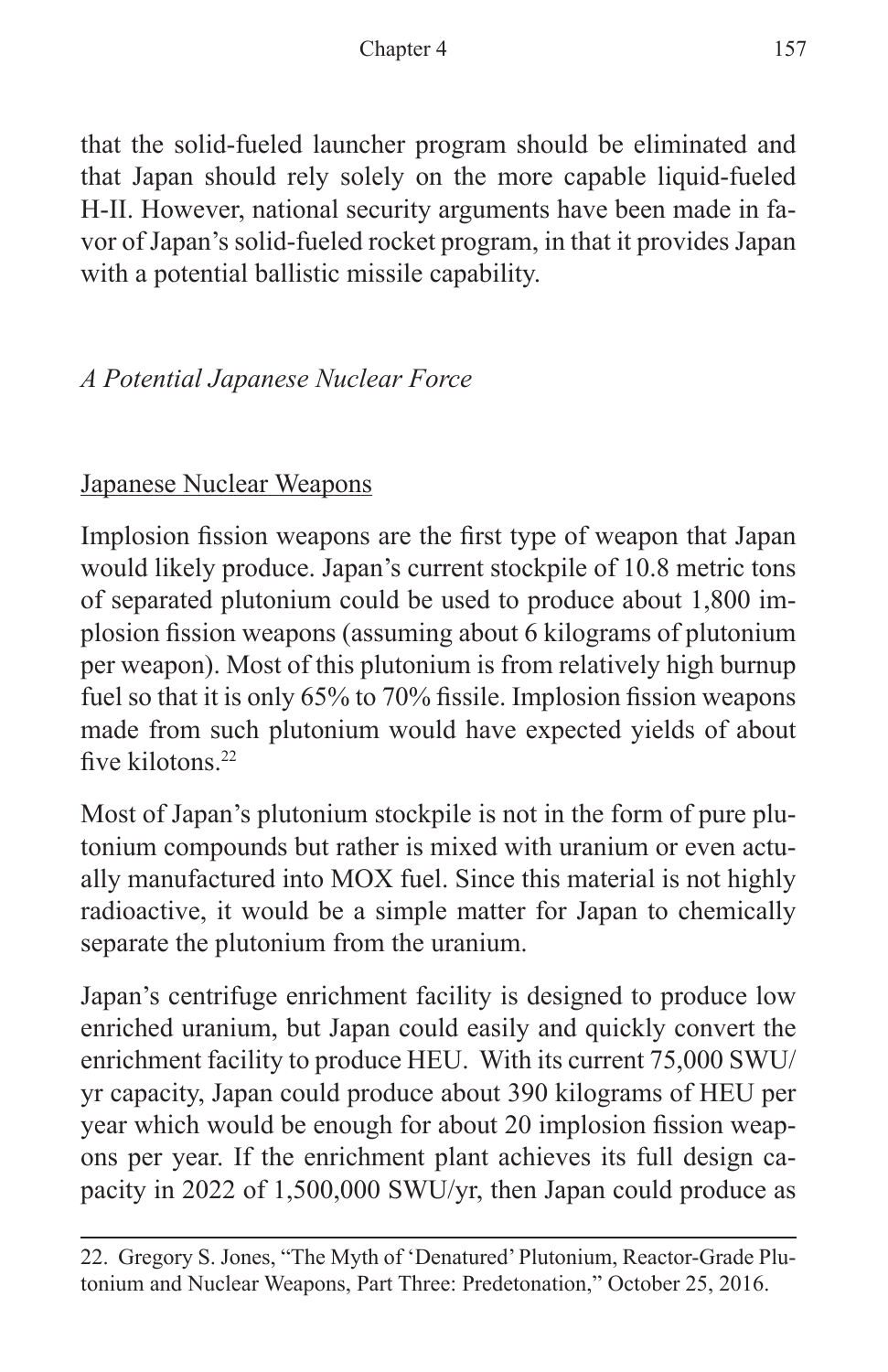much as 7.8 metric tons of HEU per year. This latter rate of production would be greatly in excess of Japan's needs and any actual production would be determined by Japan's weapon requirements and the availability of natural uranium feed.

This HEU could be used to produce 10-20 kiloton yield implosion fission weapons. Another option would be for the plutonium and HEU to be used together in the weapon core. The development of tactical aircraft/tactical ballistic missile-deliverable implosion fission weapons would require between zero and three nuclear tests.

Japan could also use its large stocks of plutonium in boosted fission weapons. Such weapons could produce yields in the range of 10 to 50 kilotons without the risk of predetonation. The production of such weapons would require Japan to have a source of tritium, which would mean being able to irradiate lithium in a nuclear reactor. The simplest way for Japan to achieve this goal would be to use one of its nuclear power reactors to produce the tritium, as the United States is doing at the Watts Bar power reactor.<sup>23</sup> Using just one of its nuclear power reactors for tritium production would allow Japan to produce hundreds of boosted fission weapons from its plutonium stocks. Developing boosted fission weapons would probably require zero to four additional nuclear tests (depending on how much outside nuclear design assistance Japan received) beyond those required to develop a deliverable implosion fission weapon, which would make a total of zero to seven nuclear tests.

Another option for Japan is to develop high yield pure fission weapons similar to the device that the United States tested in 1952 as the KING test in the IVY test series. Such weapons could produce yields of 500 kilotons or more at the expense of requiring very large quantities of HEU for each weapon. Developing such weapons would require a total of between zero and five nuclear tests, depending on how much outside nuclear design assistance Japan received.

<sup>23.</sup> U.S. Department of Energy, *Environmental Impact Statement for the Production of Tritium in a Commercial Light Water Reactor*, (DOE/EIS-0288), Washington, DC: U.S. Department of Energy, 1999.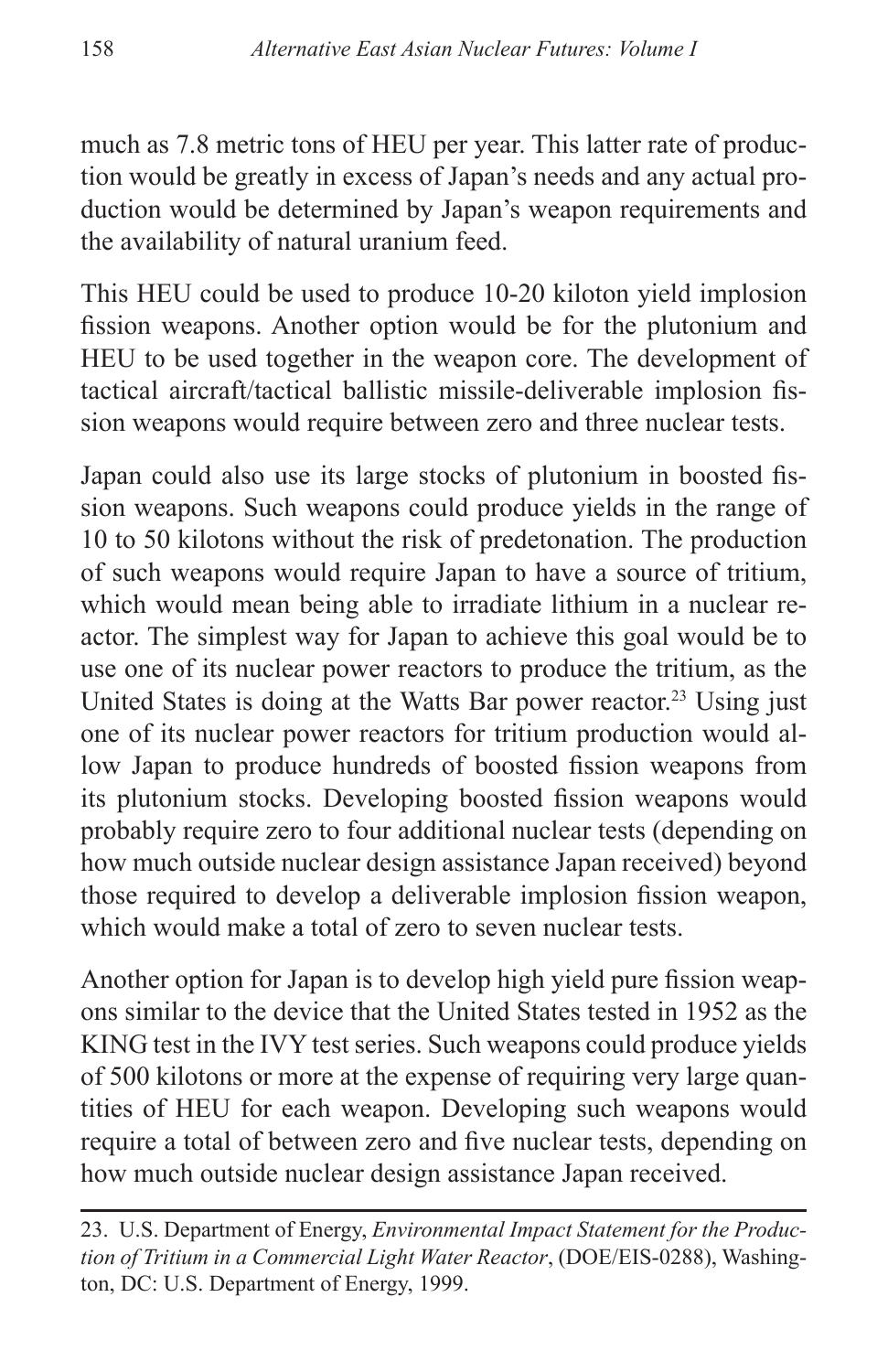Ultimately Japan, like the other major nuclear weapon powers, might want to develop two-stage thermonuclear weapons. The development of a ballistic missile-deliverable, high yield warhead would likely require between 10 and 20 nuclear tests.<sup>24</sup> Such weapons could produce yields of 500 kilotons or more at the expense of requiring very large quantities of HEU for each weapon. Developing such weapons would require a total of between zero and five nuclear tests, depending on how much outside nuclear design assistance Japan received.

If Japan wanted to develop a light-weight multiple independently targetable reentry vehicle (MIRV) type warhead then a total of 15 to 30 tests might be required.<sup>25</sup> Japan would not be able to complete such an extensive nuclear testing program for many years. Also, as will be discussed below, Japan may have difficulty executing such a nuclear testing program since it is not clear that Japan has a satisfactory nuclear testing location.

## Japanese Nuclear Delivery Systems

In any consideration of Japanese nuclear weapon delivery systems one must take account of the range required to reach targets. Japan's main fighter bases could be a likely location for not only Japan's aircraft-delivered nuclear weapons but also for initial ballistic missile deployment. In the longer-term Japan could use surface ships operating east of Japan and ultimately ballistic missile submarines.

I envision three possible target sets. The first would be Chinese or North Korean cities. The second would be Chinese or North Korean nuclear forces. The third would be Chinese conventional forces conducting an invasion of Japanese islands.

25. This would be a warhead similar to the French TN 71 warhead.

<sup>24.</sup> The actual KING device weighed about 4,000 kilograms. However, the British developed a variant (Orange Herald) which only weighed about 900 kilograms.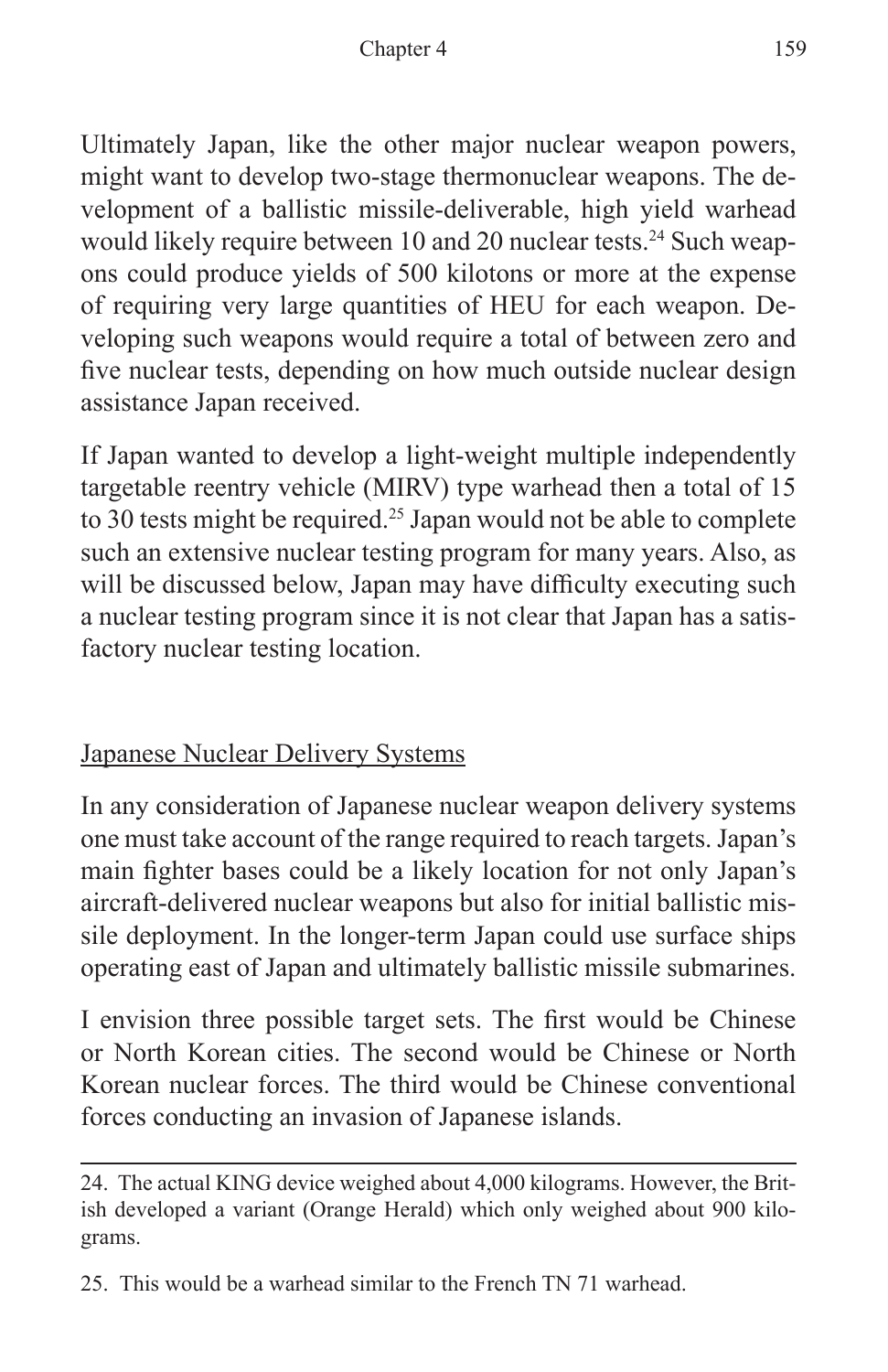Japan has only recently become concerned about the security of its islands in the Ryukyu Island chain. It has proposed stationing "area security units" on these islands. However, these would only be small units and Japan is also developing rapid deployment divisions and brigades.<sup>26</sup> In the best case, Japan would anticipate an invasion and move these rapid deployment units to preempt any invasion. Otherwise these rapid deployment units would be used as amphibious forces to liberate any occupied islands. As Chinese conventional military forces become more capable this strategy may not be feasible and Japan might look to nuclear forces to defend these islands.

Since all of North Korea is not that far away from Japan, any North Korean city is reasonably close to Japan. Similarly, China's largest cities tend to be on the coast. Naha airbase on Okinawa could be used by Japanese nuclear-armed aircraft to target cities in North Korea or China and nuclear weapons based on Okinawa would be well away from Japan's main cities. Table 1 shows the range from Naha airbase to various cities in China and North Korea.

| <b>City Targeted</b> | <b>Range in Kilometers</b> |
|----------------------|----------------------------|
| Pyongyang            | 1,400                      |
| Shanghai             | 760                        |
| Beijing              | 1,900                      |
| Hong Kong            | 1,400                      |

#### **Table 1. Range to Various Chinese and North Korean Cities from Naha Airbase, Okinawa.**

However, Okinawa could be vulnerable to attack, including a ground attack, so another possibility is for Japan to base its nuclear weapons at Tsuiki or Nyutabaru, which are fighter bases on Kyushu. Nyutabaru is potentially easier to protect since it is on the eastern part of the island. I have chosen it as a nominal location. Table 2 shows the range from Nyutabaru airbase to various cities in China and North Korea.

<sup>26.</sup> See, Figure II-2-2-1 "Structure of Major GSDF Units," *Defense of Japan*, *2016*, Tokyo, 2016.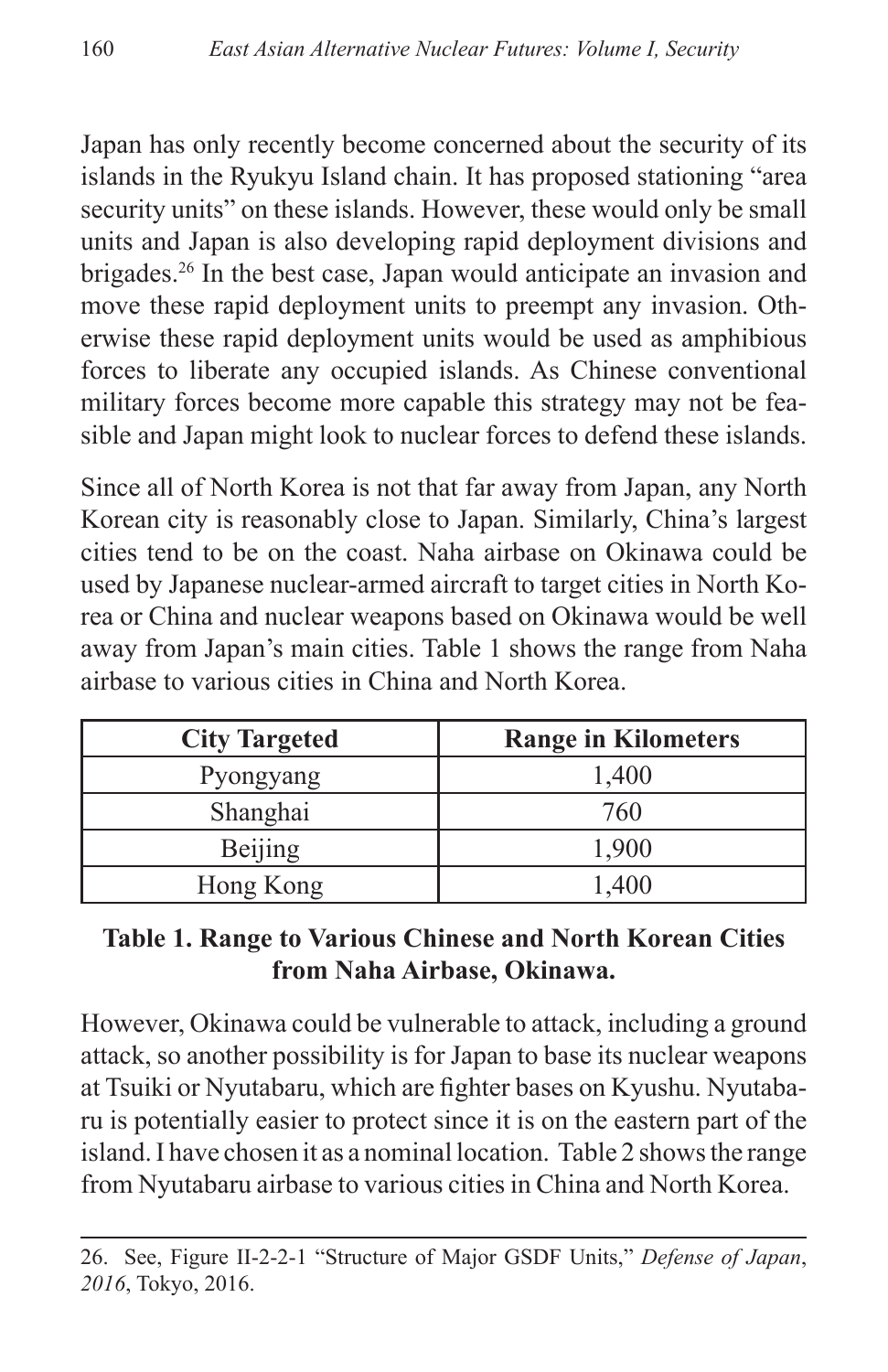| <b>City Targeted</b> | <b>Range in Kilometers</b> |
|----------------------|----------------------------|
| Pyongyang            | 930                        |
| Shanghai             | 970                        |
| Beijing              | 1,600                      |
| Hong Kong            | 2,000                      |

#### **Table 2. Range to Various Chinese and North Korean Cities from Nyutabaru Airbase, Kyushu.**

All of the distances are fairly short. Shanghai is less than 1,000 kilometers from either base and less than 800 kilometers from Naha. Pyongyang is less than 1,500 kilometers from either base and less than 1,000 kilometers from Nyutabaru. Beijing is less than 2,000 kilometers from either base and only 1,600 from Nyutabaru. Hong Kong is only about 1,400 kilometers from Naha and 2,000 kilometers from Nyutabaru.

North Korean nuclear forces will likely be located somewhere in North Korea and the distance to these forces will approximately be the same as that to Pyongyang. Chinese nuclear forces are spread more widely in China with some a great distance from the coast. To provide a general idea of the delivery ranges required, I used the seven reported Chinese nuclear weapon storage sites as nominal targets.27The site at Taibai is reported to be China's central nuclear weapon storage site where most of its nuclear weapons are stored. The other six sites, Shenyang, Luoyang, Huangshan, Huaihua, Kunming, and Xining are located at the installations that support China's various land-based ballistic missile units. The distances from Naha and Nyutabaru to these sites are shown in Tables 3 and 4.

<sup>27.</sup> Mark A. Stokes, "China's Nuclear Warhead Storage and Handling System," Arlington, VA: Project 2049 Institute, March 12, 2010, p. 7.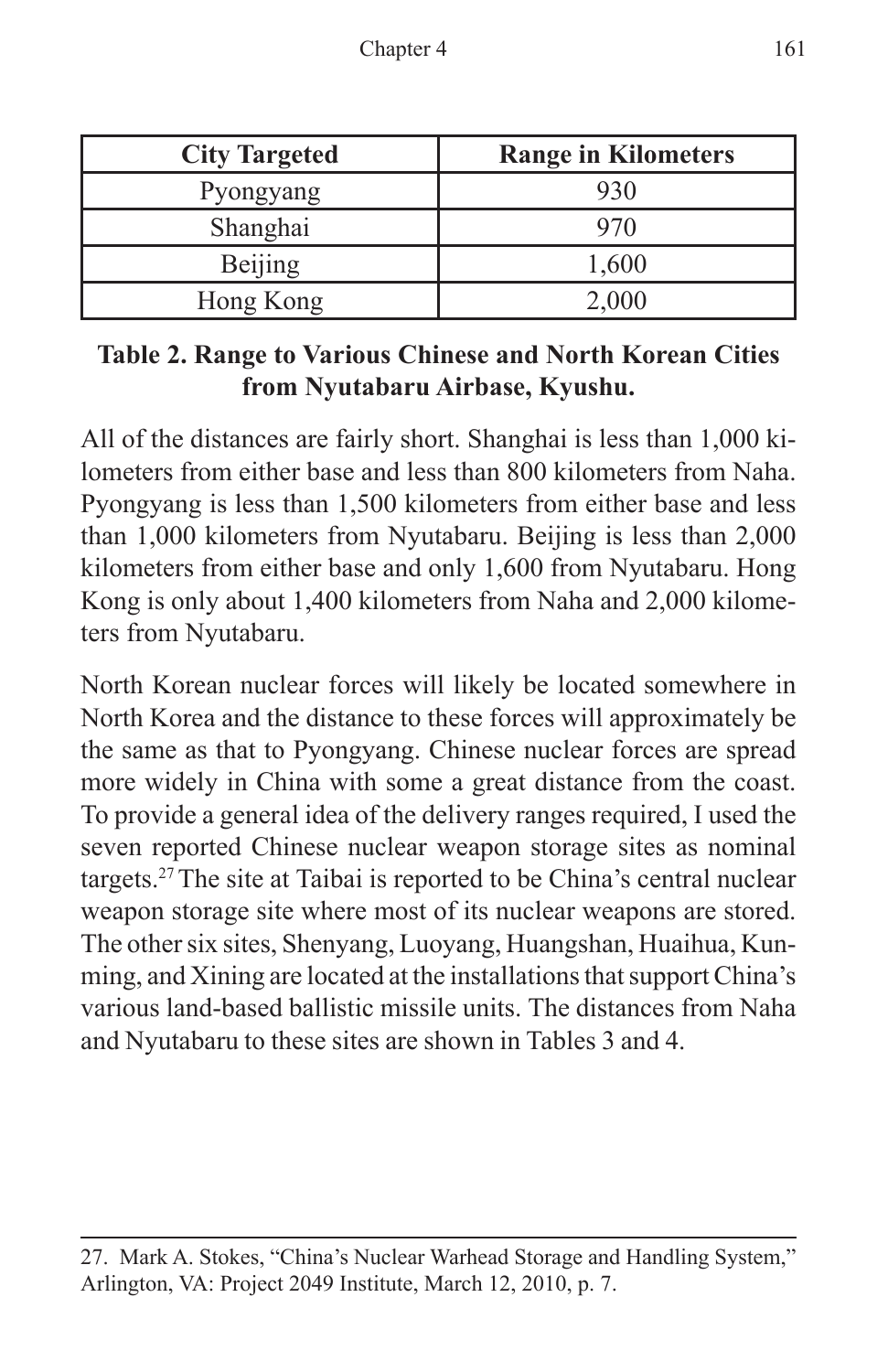| <b>Site Targeted</b> | <b>Range in Kilometers</b> |
|----------------------|----------------------------|
| Taibai               | 2,100                      |
| Shenyang             | 1,800                      |
| Luoyang              | 1,700                      |
| Huangshan            | 1,000                      |
| Huaihua              | 1,800                      |
| Kunming              | 2,500                      |
| Xining               | 2,600                      |

**Table 3. Range to Chinese Nuclear Weapon Storage Sites from Naha Airbase, Okinawa.**

| <b>Site Targeted</b> | <b>Range in Kilometers</b> |
|----------------------|----------------------------|
| Taibai               | 2,200                      |
| Shenyang             | 1,300                      |
| Luoyang              | 1,800                      |
| Huangshan            | 1,300                      |
| Huaihua              | 2,100                      |
| Kunming              | 2,900                      |
| Xining               | 2,700                      |

**Table 4. Range to Chinese Nuclear Weapon Storage Sites from Nyutabaru Airbase, Kyushu.**

Though these distances are somewhat longer than those to China's cities, they are still not that far. The distances to the three missile bases that would likely target Japan (Shenyang, Luoyang, and Huangshan) are less than 2,000 kilometers. Even China's farthest nuclear weapon storage sites are less than 3,000 kilometers from either of these Japanese airbases.

To defend against a conventional Chinese invasion of the Ryukyu Islands, Japan could take two approaches to its use of nuclear weapons. To try to limit escalation Japan might restrict its strikes to Japanese islands that are occupied by China and to Chinese naval forces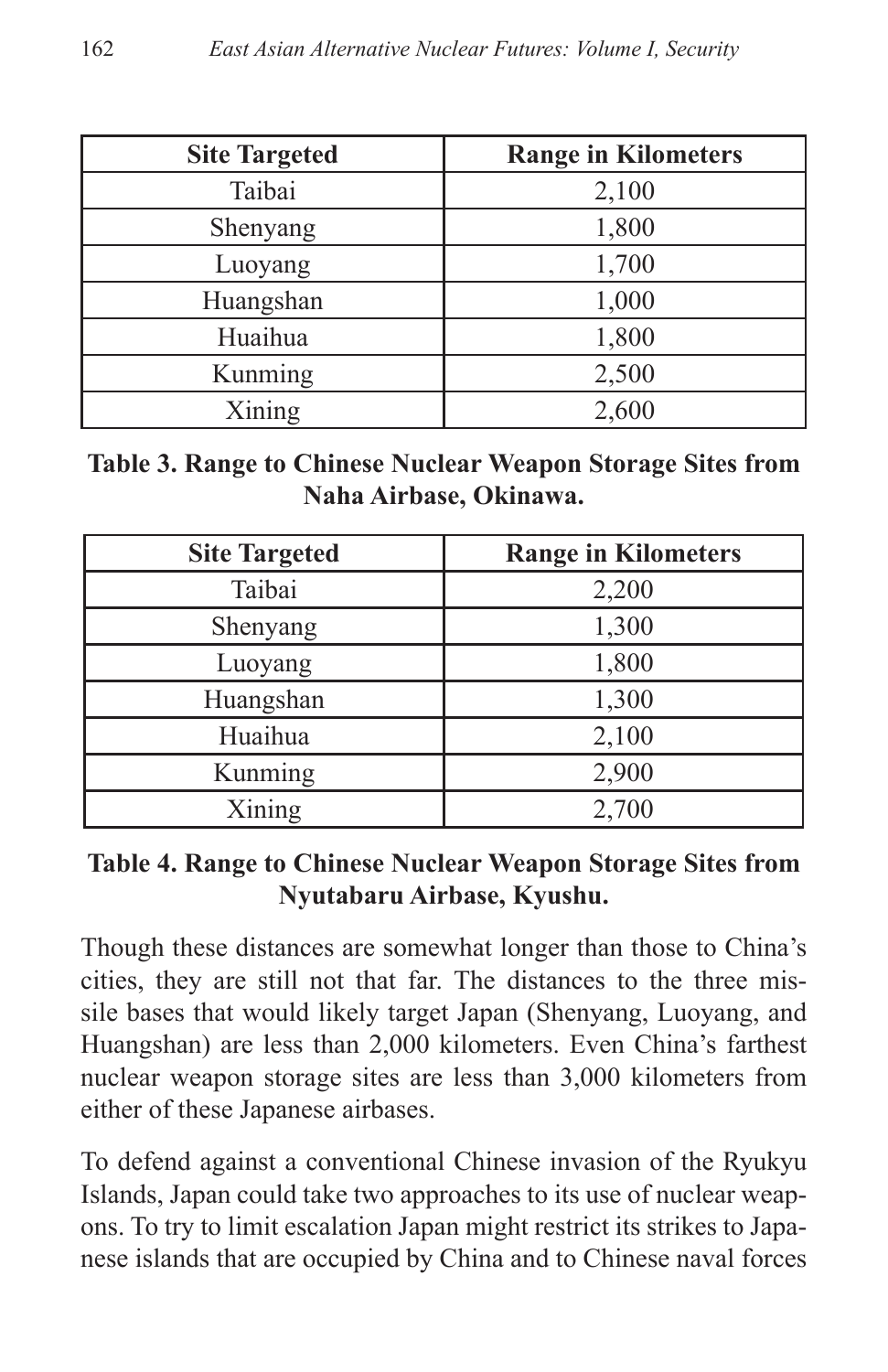near these islands. The range to the farthest Japanese island (Yonaguni) in the Ryukyu Islands is about 500 kilometers from Naha and about 1,200 from Nyutabaru. Japan might also target Chinese air and naval bases on the mainland that were supporting the Chinese invasion forces though such strikes would entail a higher risk of escalation. These Chinese bases would be near the coast and I used the Chinese city of Fuzhou as a proxy for their location. The distance from Naha is 830 kilometers and the distance from Nyutabaru is 1,300 kilometers.

Japan's F-15 fighter interceptor aircraft could be fairly easily adapted to carry a nuclear bomb to a distance of about 1,000 kilometers. Exactly where the nuclear-armed F-15s would be based would not matter that much, since the aircraft could always stage through any of Japan's fighter bases when conducting an attack. In the longerterm Japan might want to equip these aircraft with air-to-surface missiles similar to the French *Air-Sol Moyenne Portée* (mediumrange air to surface missile) with a range of 300 to 500 kilometers. Not only would such a missile extend the reach of the aircraft, they would also help protect them from air defenses.

Japan could also develop a nuclear-armed ballistic missile by adapting its solid-fueled space launch vehicles for this purpose. Japan's three-stage Epsilon rocket weighs over 90 metric tons and could fairly easily be adapted to produce an intercontinental ballistic missile (ICBM) but such a rocket would have far greater range than would be needed. In addition, the great weight of the Epsilon rocket would diminish its mobility.

Japan would initially only need a ballistic missile with a range of around 3,000 kilometers. Early French nuclear-armed ballistic missiles (such as the S-3 and M-2) were two-stage missiles which could deliver a single nuclear weapon weighing about 1,000 kilograms to ranges of 3,000 to 3,500 kilometers.<sup>28</sup> The missiles

<sup>28.</sup> Pierre Langereux, "The M4, the First French Missile with Multiple Warheads, Will Become Operational in 1985 on the New Nuclear Submarine the 'Inflexible,'" *Air and Cosmos*, July 12, 1980.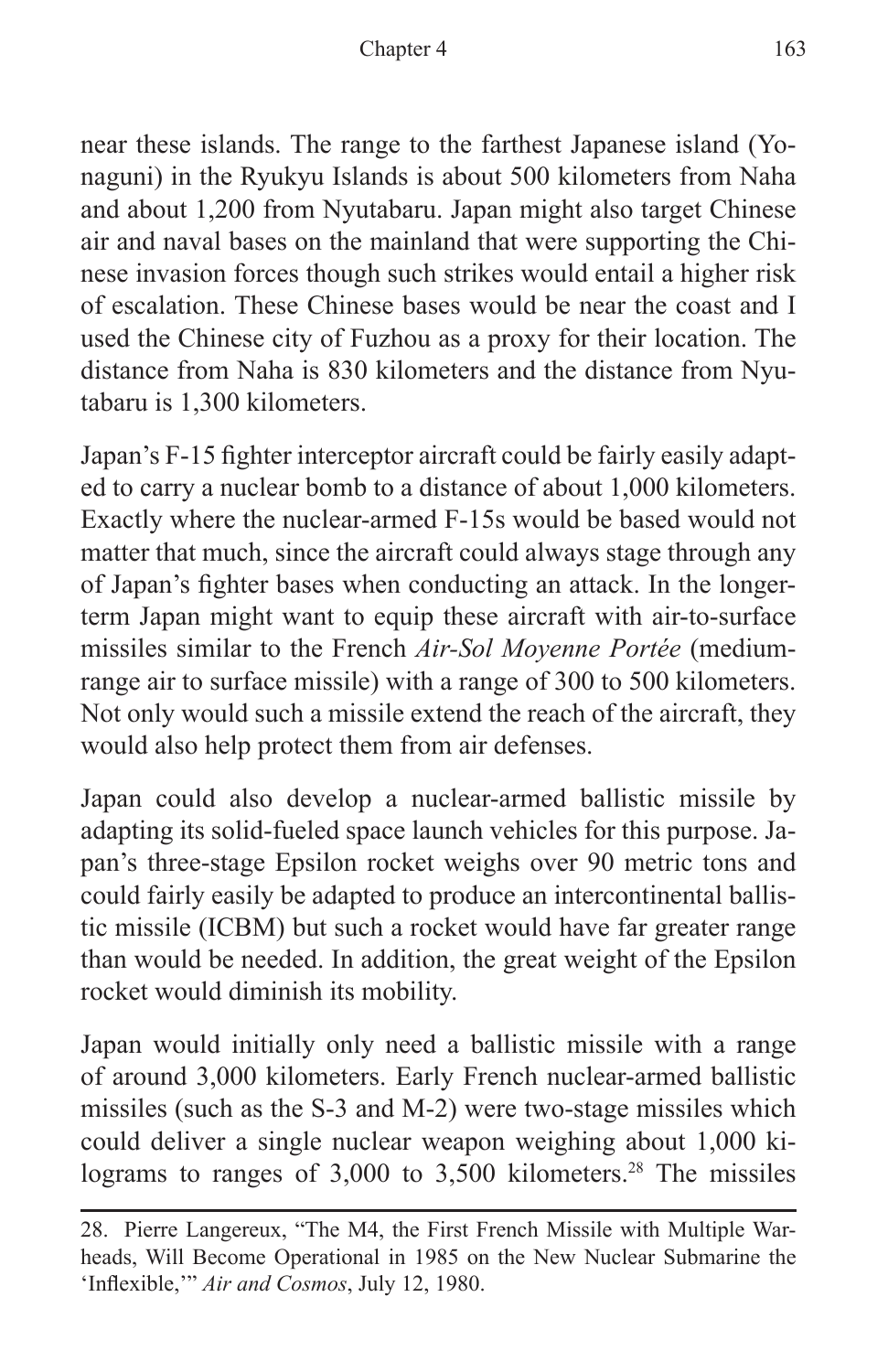weighed only 20 to 26 metric tons. Japan could create a satisfactory ballistic missile by combining the solid-fueled strap-on booster rocket for the H-II space launcher with one of the upper stages of the Epsilon rocket. In the longer-term Japan might want to develop a ballistic missile similar to the French M-4. This three-stage missile weighed about 35 metric tons and had a range of around 4,000 kilometers. This missile was MIRVed and could deliver six nuclear warheads. Japan may need to develop MIRVed ballistic missiles as its nuclear arsenal grows.

## *Stages of Japanese Nuclear Force Development*

To provide some idea of the time, cost, and resources needed to develop a Japanese nuclear force, I will examine several possible stages along the nuclear force development path. These stages are not meant to be comprehensive nor a prediction of the exact Japanese nuclear force development path.

## Implosion Fission Weapons with F-15 delivery

Using its 10.8 metric ton stockpile of separated plutonium or HEU produced in its Rokkasho enrichment plant, Japan could rather quickly produce dozens of implosion fission weapons. It is not clear that any nuclear testing would be needed to develop these weapons. It would be fairly easy to deliver these weapons with F-15s. As was discussed above, Japan's air base at Nyutabaru would be a good location to base these aircraft. Aircraft at Nyutabaru could always stage through other Japanese air bases (such as Naha air base on Okinawa) to increase their range.

Such a force would probably be sufficient to match any North Korean nuclear arsenal. Though this force would be inferior to China's arsenal of thermonuclear weapons, the threat it posed to China's eastern cities could not be ignored. Additionally, aircraft delivered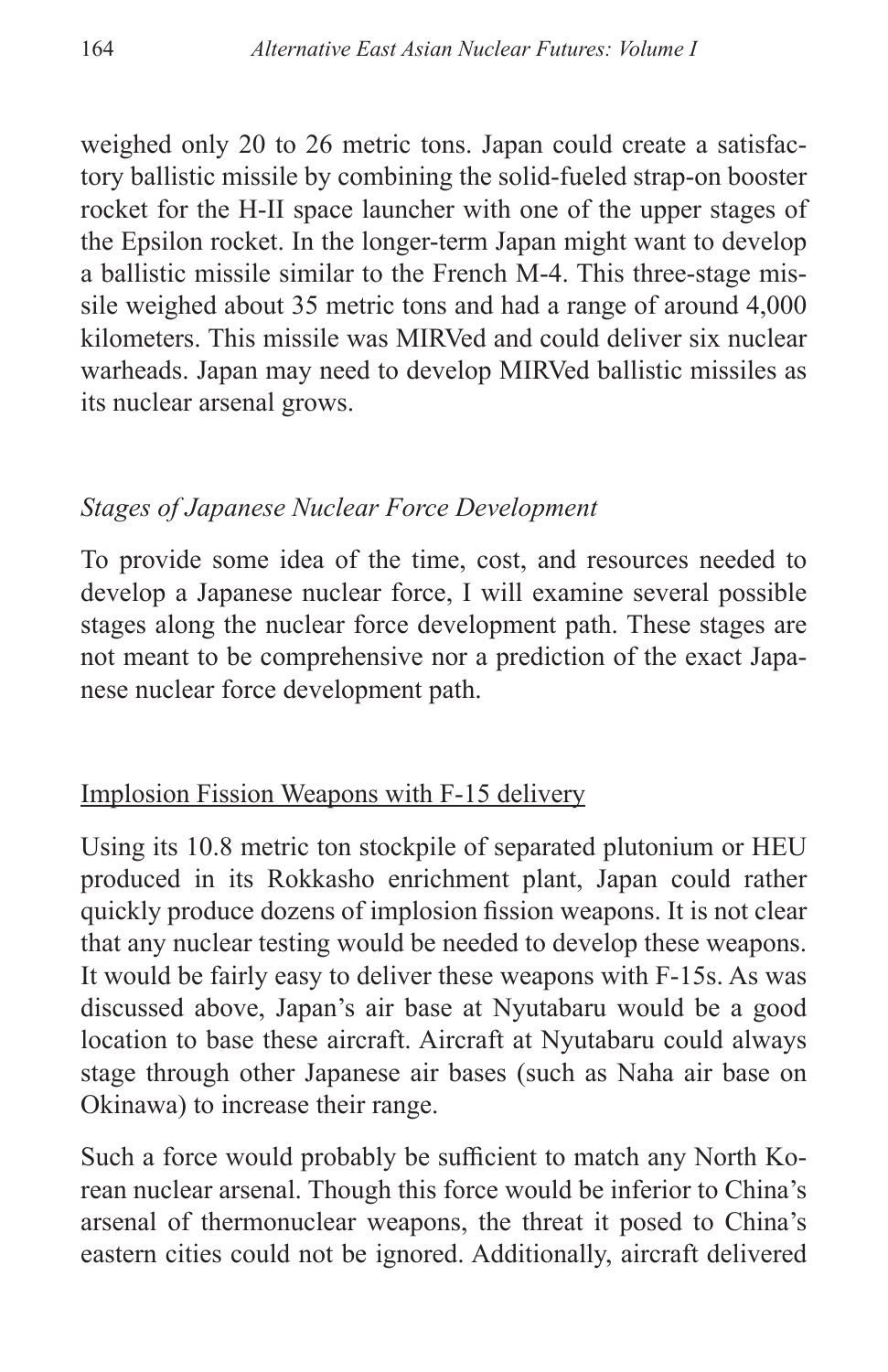bombs could be used tactically to defend the southern Ryukyu Islands from conventional attack.

Japan could probably develop such a nuclear force in less than one year and the overall cost would be perhaps in the low hundreds of millions of dollars. Such an expense could easily be absorbed by Japan's annual defense expenditures of around \$50 billion.

## Implosion Fission Weapons, F-15 & Ballistic Missile Delivery, No Submarine Basing

Though Japan's F-15s could probably penetrate North Korea's air defenses, and could be used tactically in the southern Ryukyu Islands, penetrating mainland China's air defenses could be more problematic. To supplement its aircraft delivered bombs, Japan could develop a 3,000 kilometer two-stage ballistic missile armed with a single implosion fission weapon from the solid rocket boosters it has developed for its space launch program. To develop and deploy a few dozen such missiles would require multiple missile developmental launches, probably over the space of several years and could cost roughly \$1 billion.

The easiest place for Japan to base these ballistic missiles would be on the two fighter bases on Kyushu. However, there would be a serious risk that China's nuclear-armed ballistic missiles could launch a preemptive attack on these bases or any other fixed landbased site. An interim solution might be to place the ballistic missiles on surface ships that could sail east of Japan. The air defenses on Japan proper along with the Japanese navy could help to protect the ships.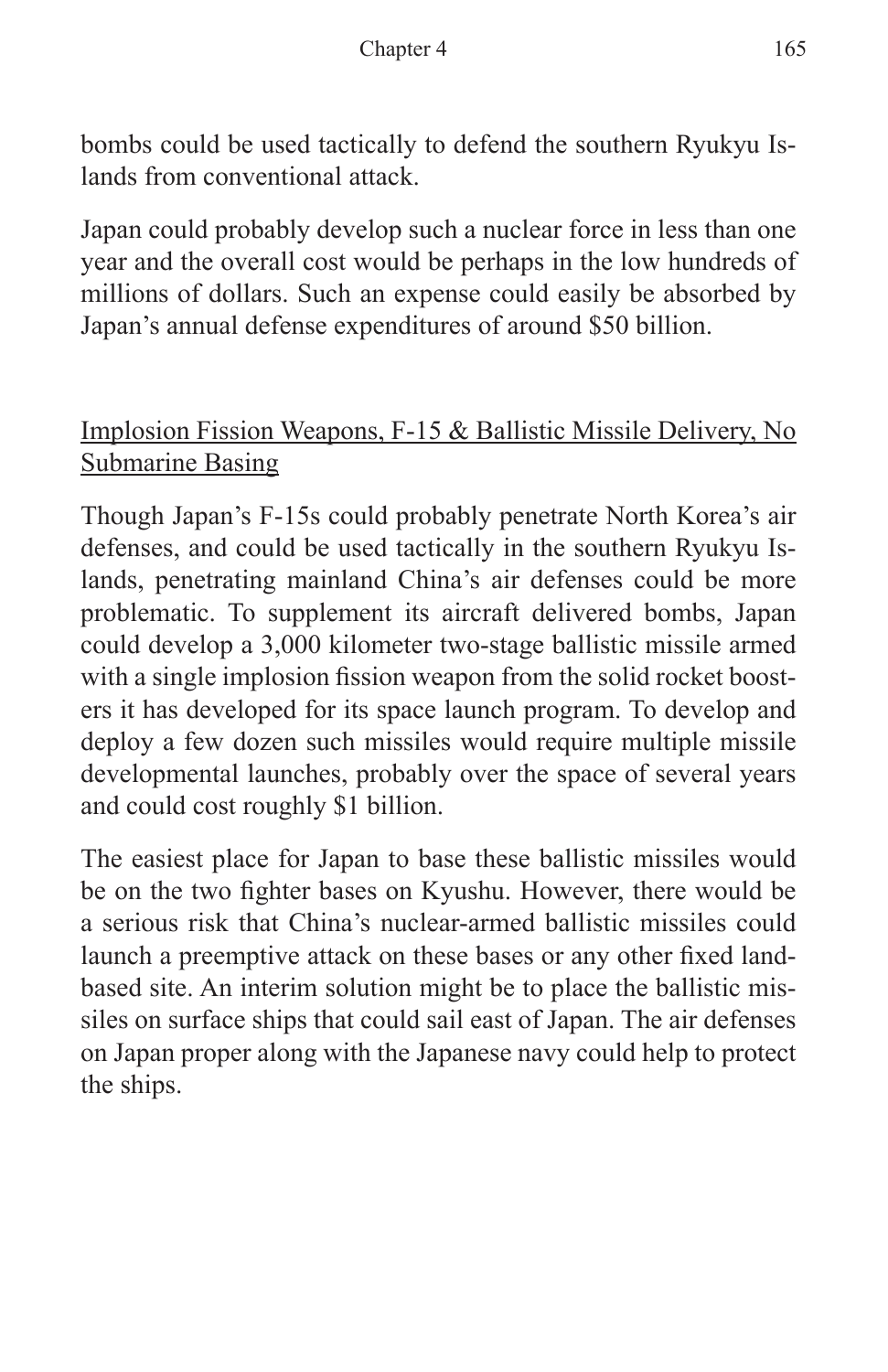## Improved Fission Weapons, F-15 & Ballistic Missile Delivery, No Submarine Basing

An alternative to the case above is for Japan to try to develop somewhat improved nuclear weapons at the same time that it developed ballistic missiles. These could either be boosted fission weapons or KING-type weapons with significantly higher yields than those of implosion fission weapons. Depending on the extent of outside aid, it might not take any nuclear tests to develop these weapons or it could take up to five to seven tests. As was discussed above, boosted fission weapons would require Japan to produce tritium in one of its nuclear power reactors. KING-type weapons would require Japan to have a substantial uranium enrichment capacity. The development of either of these weapon types, including the required nuclear tests, if any, could be conducted in parallel to the development of the ballistic missiles. It would take several years and several billion dollars for Japan to reach this stage of nuclear force development.

Two Stage Thermonuclear Weapons-Single Warheads, Conventionally-Powered Ballistic Missile Submarines, Ballistic Missile Surface Ships, F-15 Delivered Bombs

Ultimately, to match China's nuclear forces, Japan would want to develop two-stage thermonuclear weapons and deploy them on ballistic missile submarines. The development of two-stage thermonuclear weapons requires an extensive nuclear testing program. The goal would be a weapon with an approximately one megaton yield that could be delivered as a single warhead on a ballistic missile.

Japan has built a number of conventionally powered attack submarines. Japan could scale up these submarines to deliver nucleararmed ballistic missiles. Rather than develop nuclear propulsion for these submarines, Japan might rely on air-independent propulsion technology as it has on its latest *Soryu*-class submarines. The submarines might each carry three to eight ballistic missiles. The development of such submarines would not be quick or inexpensive.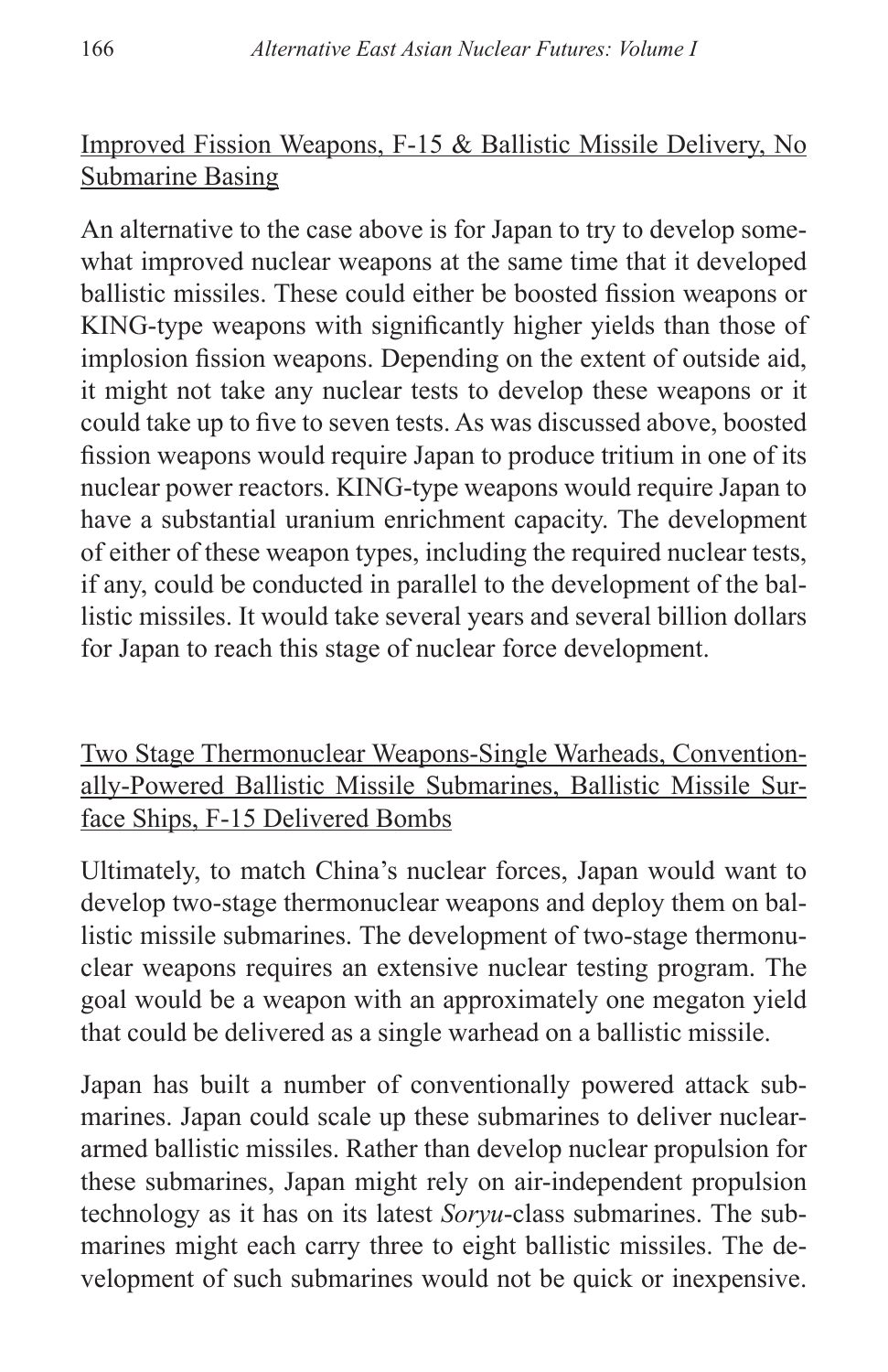These submarines along with the required extensive nuclear weapon testing program would likely take at least a decade and tens of billions of dollars. At the same time, Japan might supplement these submarines with ballistic missiles deployed on surface ships and F-15 delivered boosted fission bombs. Japan's entire nuclear arsenal might be about 100 warheads.

Two Stage Thermonuclear Weapons-MIRVed Warheads, Nuclear-Powered Ballistic Missile Submarines, F-15 Delivered Air-to-Surface Missiles

To be able to attack a wider-range of targets in China and to better match China's possibly expanding arsenal, Japan would need to develop a smaller lighter thermonuclear warhead with a yield of around 150 kilotons that could be used as MIRVed warheads on ballistic missiles. It would require extensive nuclear testing to develop such a warhead. At the same time, Japan could develop a ballistic missile similar to that of the French M4 with a range 4,000 kilometers and the ability to carry six such warheads.

To further increase the size of its nuclear arsenal, Japan would probably want to develop nuclear-powered ballistic missile submarines each carrying 16 ballistic missiles. I assume Japan would deploy four such submarines to ensure that at least one and perhaps two submarines were always on station.

The development of light-weight thermonuclear warheads would allow the development of air-to-surface missiles that could be delivered by F-15s. Such missiles could be similar to the French ASMP with a range of 300 to 500 kilometers and a warhead yield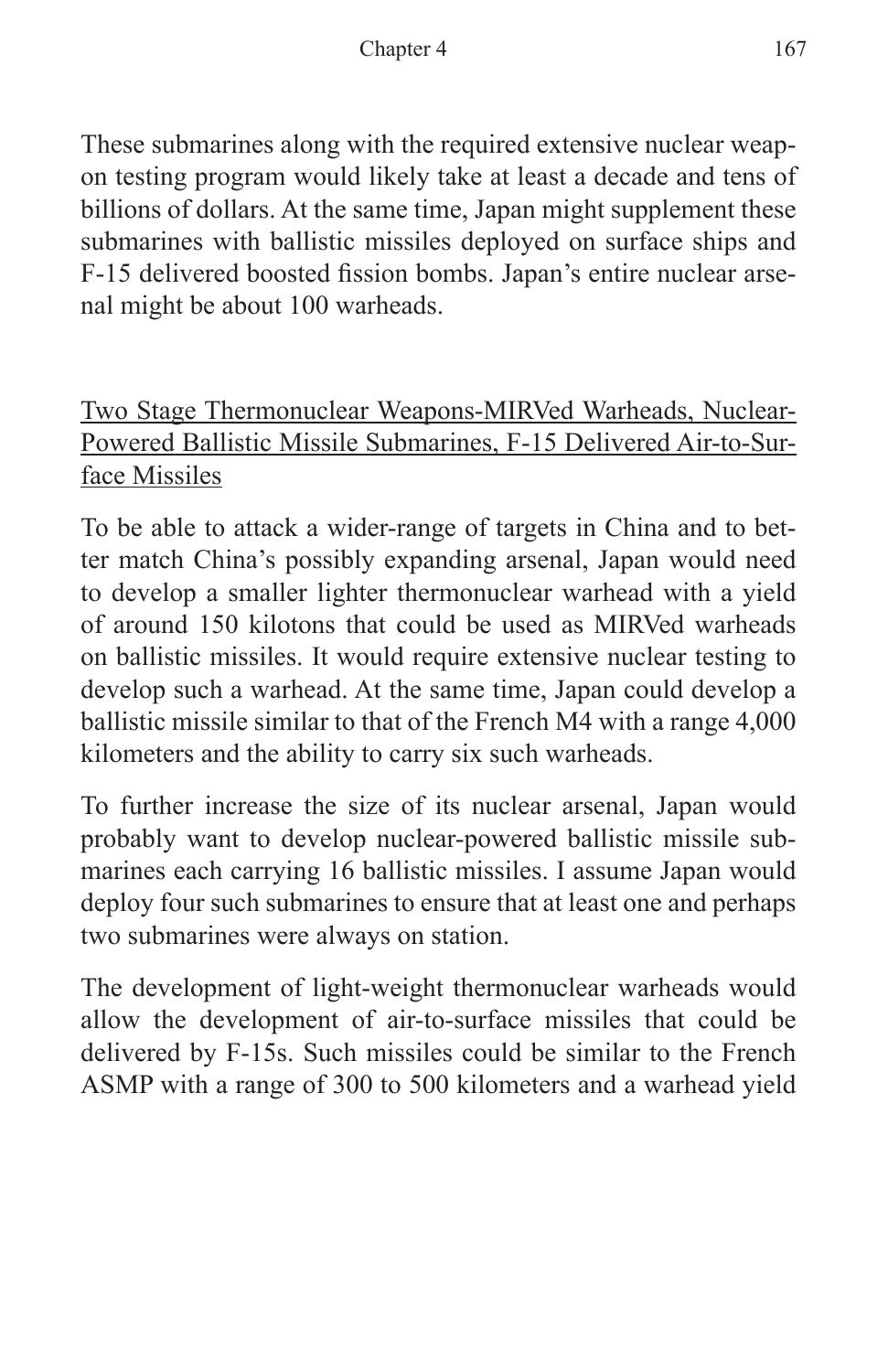of 300 kilotons. Japan might deploy 60 such missiles. Combined with the warheads carried on the ballistic missile submarines, Japan might have a total nuclear arsenal of about 350 warheads.<sup>29</sup> This ballistic missile submarine, air-to-surface missile force is similar to France's current nuclear force.<sup>30</sup>

To acquire such a nuclear force would require spending \$5 billion to \$10 billion per year over at least 15 to 20 years. Such expenditures would be 10 to 20% of Japan's current defense budget.

Two Stage Thermonuclear Weapons-MIRVed Warheads, Nuclear-Powered Ballistic Missile Submarines, F-15 Delivered Air-to-Surface Missiles, Expanded Force

If China were to greatly expand its nuclear force, perhaps in response to Japan's nuclear arsenal, Japan might want to significantly further expand its nuclear force. This case is similar to the previous one except that Japan would deploy 12 ballistic missile submarines instead of just four and it would double its number of air-to-surface missiles to 120. This would produce a Japanese nuclear arsenal of around 1,000 warheads.

To produce such an arsenal would require spending \$10 billion to \$20 billion per year over at least twenty to thirty years. This would amount to 20 to 40% of Japan's current defense budget. Such a large expenditure would only be possible if Japan were to at least double its current defense spending.

<sup>29.</sup> The French have only acquired three sets of ballistic missiles and nuclear warheads (288 warheads total) for four submarines since one submarine is always in overhaul.

<sup>30.</sup> There would be some differences. I envision Japan developing ballistic missile submarines similar to the older French Redoubtable-class rather than the current Triomphant-class and using TN 71 warheads instead of the current TN 75 warheads.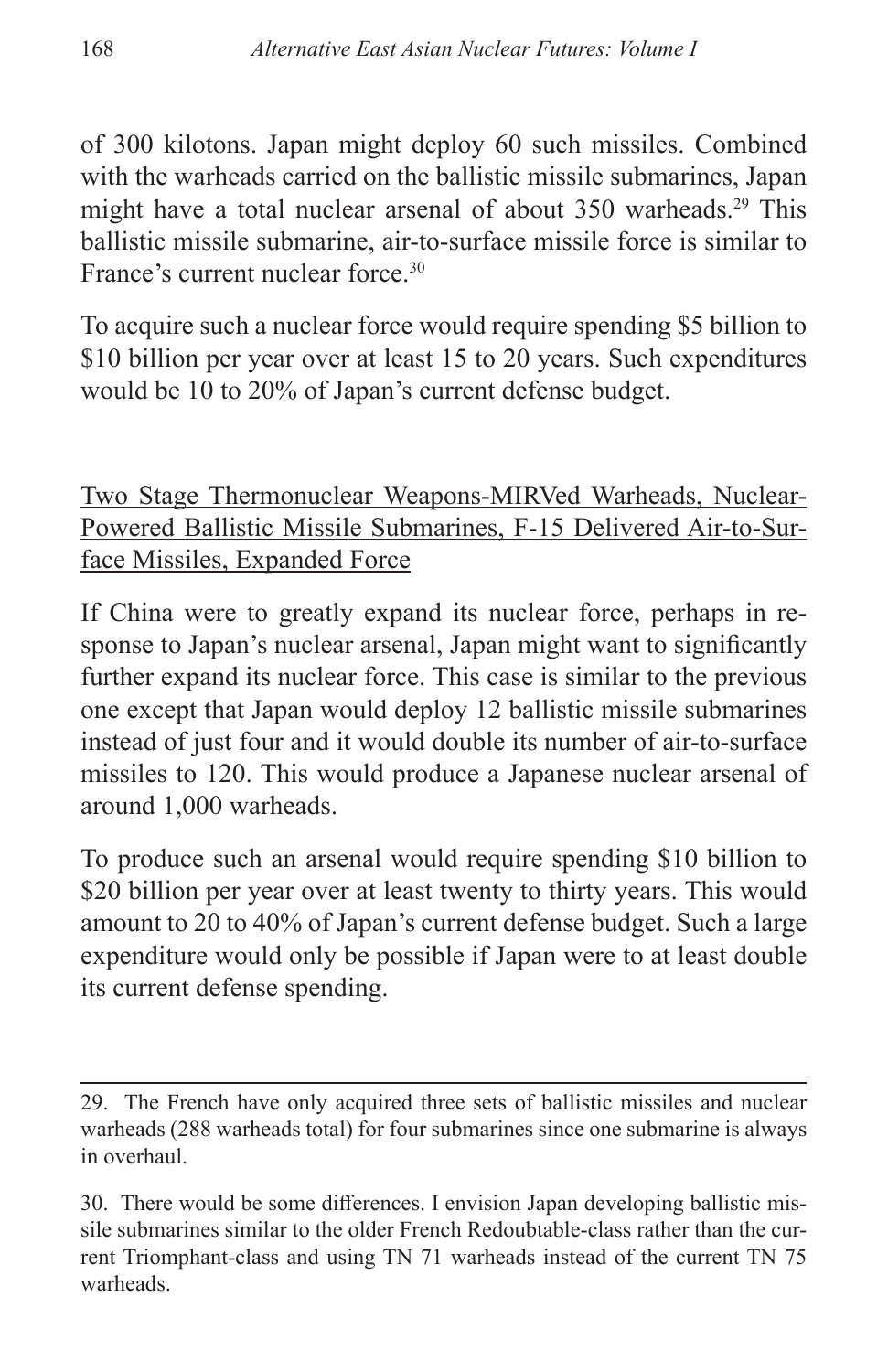## *Problematic Aspects of a Japanese Nuclear Force*

There are a variety of issues that could pose problems for a Japanese nuclear weapons effort. These would include international reaction affecting alliance relations, international reaction affecting Japan's supply of uranium, the lack of a site for testing nuclear weapons and the overall adequacy of a potential Japanese nuclear force.

#### International Reaction, Alliance Relations

Any Japanese nuclear weapon effort would be bound to damage Japan relations with its alliance members, particularly the United States. One assumption made in the Motivators section (see above) was that there would already have been a major decline in the Japan-U.S. alliance and a further decline in the United States' relative power. If this were the case, Japan may not be concerned about U.S. reaction. Further reinforcing this view, Japan might note that both Pakistan and India were able to become nuclear weapon powers without provoking a strong U.S. reaction or sanctions.

## International Reaction,Uranium

As was noted above, Japan does not produce uranium and has no uranium resources. It must depend solely on uranium imports. Some uranium producers, particularly Australia, have had strict policies regarding the use of their uranium in any manner in nuclear weapons programs. Australia's recent agreement to supply uranium to India may indicate that this policy is weakening. However, if Australia or other uranium producers were to enforce this policy after Japan began to deploy nuclear weapons, Japan might find it difficult to find the 8,000 metric tons per year of uranium needed for its large nuclear power program. In the aftermath of the 2011 earthquake only three of Japan's 50 nuclear power reactors are currently operating. If only a few reactors ever restart, then this lack of uranium would not be a problem but if a majority of the reactors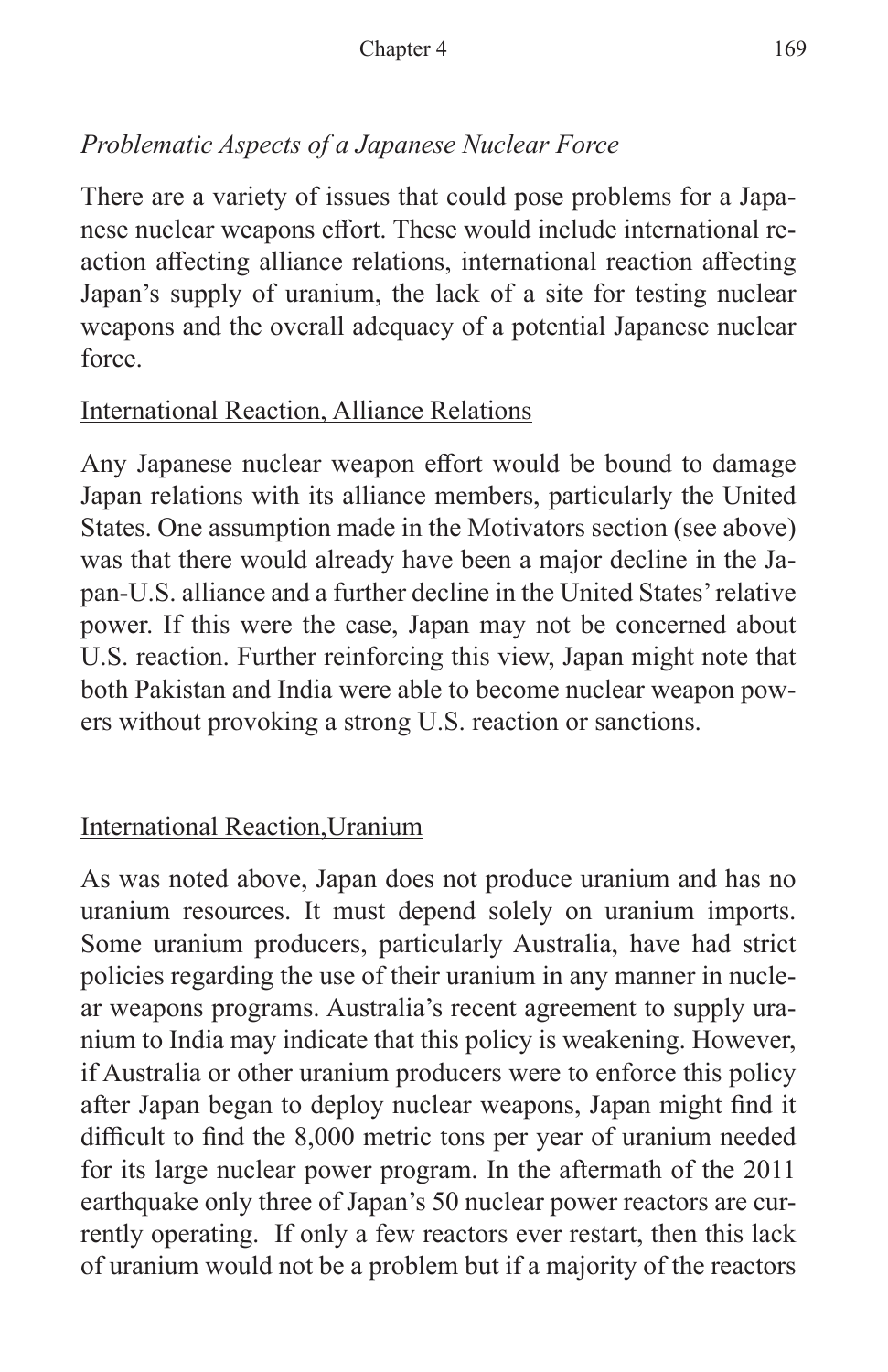resume operation, the threat of the loss of uranium imports could form a serious brake on any potential Japanese nuclear weapons effort.

A uranium shortage would not directly be a serious problem for a Japanese nuclear weapons effort. In the short run, Japan could rely on its extensive holdings of separated plutonium. In the longer-run Japan could obtain uranium on the black market. The amount of uranium needed would be far less than is required by Japan's nuclear power program. Even if Japan could only obtain one percent (80 metric tons) of the amount of uranium needed by its nuclear power program each year, it could produce 400 kilograms of HEU per year which would probably be sufficient for Japan's nuclear weapons program. Each nuclear-powered submarine would require only about 10 metric tons of natural uranium per year to produce its enriched fuel.

Another option would be for Japan to create a large uranium stockpile, ostensibly for its civilian nuclear reactors, before it embarked on its nuclear weapons development. Japan's large number of nuclear reactors would make it easy to justify a stockpile of several thousand tons. Such a large uranium stockpile could supply a Japanese nuclear weapons effort for decades.

## A Site for Nuclear Weapons Testing

Japan would probably want to test its implosion fission weapons one or more times and if Japan embarks on the development of twostage thermonuclear weapons it would require an extensive nuclear testing program. However, it will not be easy for Japan to find a location to conduct these nuclear tests.

The simplest way for Japan to conduct a nuclear test would be on a barge in the ocean hundreds of kilometers to the east of Japan. However, Japan is a signatory to the atmospheric nuclear test ban treaty and there have been no nuclear tests in the atmosphere since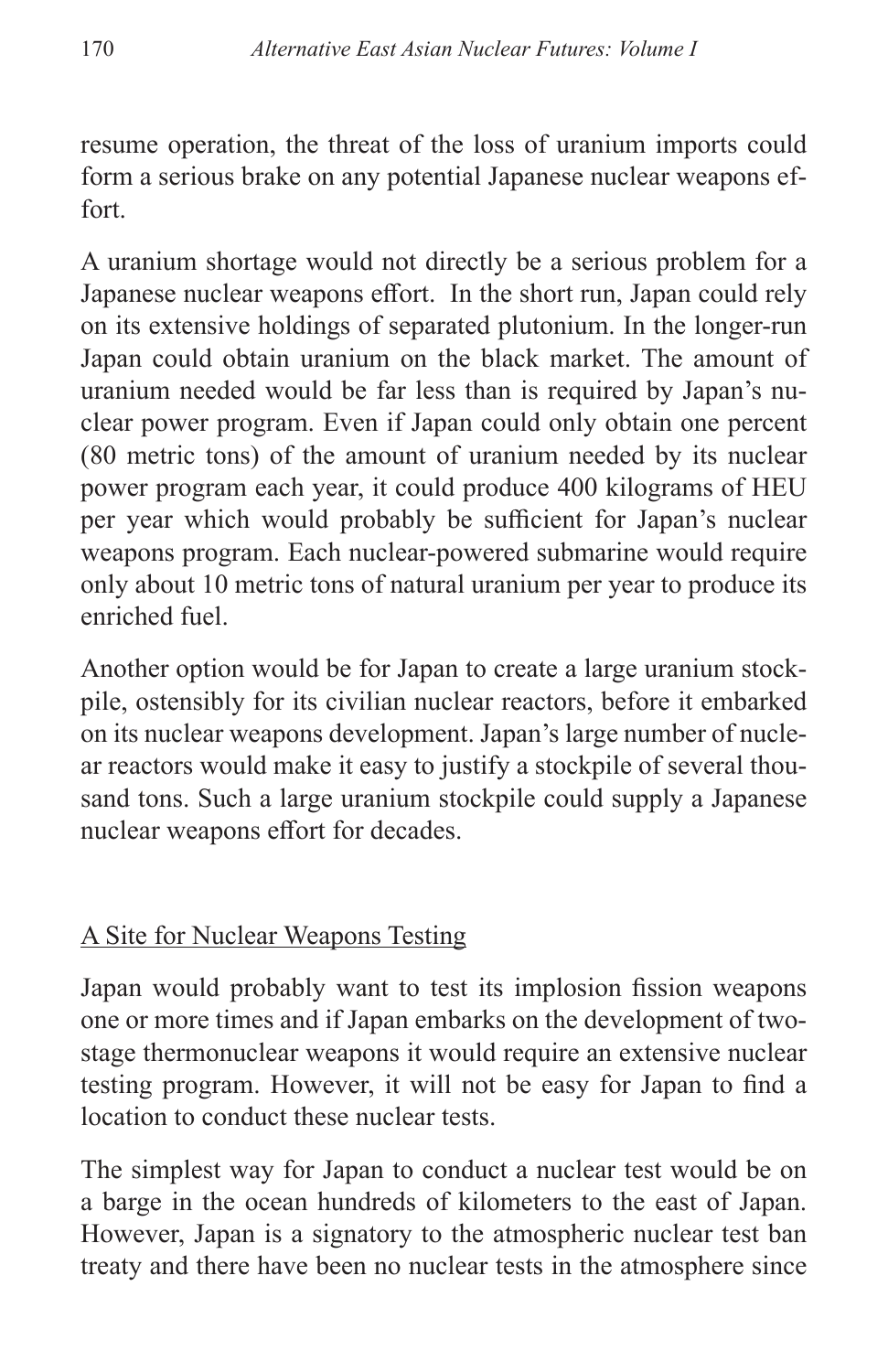1980. As a result, Japan would probably want to test underground. Japan would not want to test in Japan proper due to the high population density and the seismic instability of the islands. Japan controls a number of isolated islands but most of these are volcanic in nature which would make nuclear testing on them difficult. It may not be easy for Japan to find a suitable nuclear test site.

## The Adequacy of Japan's Nuclear Force

As was shown above, Japan could fairly quickly assemble a nuclear force consisting of implosion fission weapons delivered by F-15s. But it is not clear that such a force would be sufficient for use against either North Korea or China.

In the case of North Korea, certainly Japan could destroy Pyongyang and several other North Korean cities but then what? Japan would very likely only attack North Korea if North Korea had already used nuclear weapons. But if North Korea were already that desperate, would the threat of Japanese nuclear attack really deter North Korean nuclear use? And if North Korea had used nuclear weapons, it probably would have struck U.S. military and South Korean targets and would be facing retaliation from these countries. If that were the case, would the threat of Japanese nuclear retaliation add that much?

In the case of China, a Japanese nuclear force of implosion fission weapons delivered by F-15s would face a number of problems. Each of China's two-stage thermonuclear weapons would have over six times the destructive area of each of Japan's implosion fission weapons. F-15s might have difficulty reaching their targets in the face of China's air defenses and Japan's F-15 bases would be vulnerable to preemptive China nuclear attack. The only way Japan could be on an equal footing with China would be if Japan were to develop two-stage thermonuclear weapons and ballistic missile submarines. But as was discussed above such development would take at least a decade and tens of billions of dollars and could eventually take several decades and hundreds of billions of dollars. If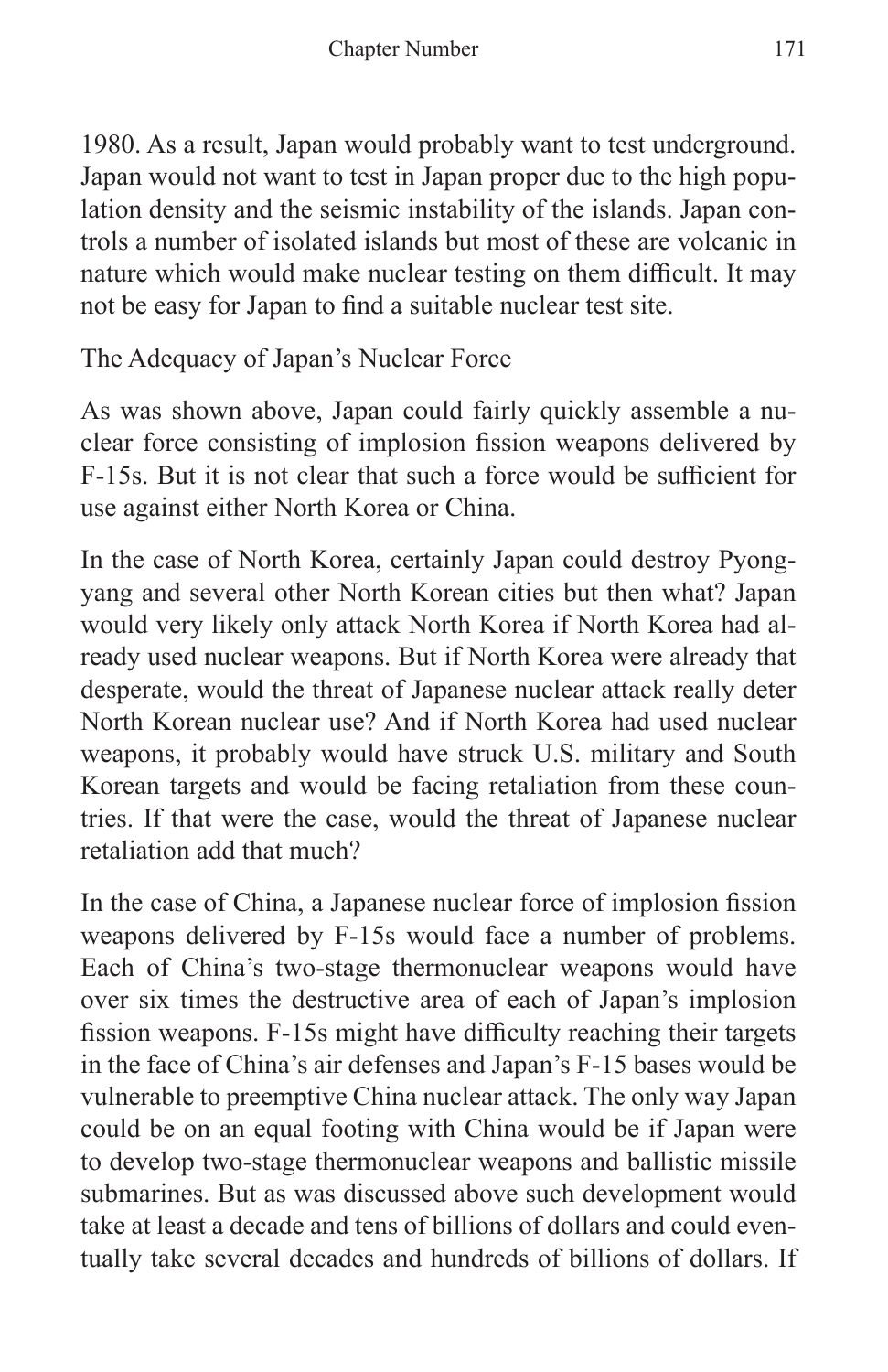Japan embarks on such a nuclear weapons program, it should be prepared for a long expensive effort.

#### *Summary and Conclusions*

There are various circumstances that are increasing the pressure on Japan to consider the development of its own nuclear weapons arsenal. North Korea has become a nuclear power and has shown itself to be a rather belligerent neighbor. Japan's territorial dispute with nuclear-armed China has escalated with Chinese military aircraft flying close to Japan and Chinese ships violating Japanese territorial waters. China has declared an air defense identification zone which includes the Japanese-controlled Senkaku Islands. Unofficial Chinese sources have suggested that China has a claim on the entire Ryukyu Island chain including Okinawa. South Korea, in response to North Korea's nuclear weapons tests and conventional military attacks, has suggested that it may acquire its own nuclear weapons. The decline of the United States relative to China over the past decade has weakened the credibility of the U.S. nuclear umbrella and has raised doubts as to whether the United States can prevail over China in the long run. Japan's aging and declining population will make it more difficult for Japan to maintain its conventional defense.

Japan already possesses many assets that have moved it close to the acquisition of nuclear weapons and their delivery systems. Japan has a stockpile of 10.8 metric tons of separated plutonium, which could be used to produce about 1,800 simple fission nuclear weapons. Japan has a centrifuge enrichment capacity which would allow it to produce 390 kilograms (20 weapons worth) of HEU each year. Japan plans to greatly expand its centrifuge enrichment facilities. Japan could deliver nuclear weapons using some of its F-15 fighters or develop 3,000-4,000 kilometer range ballistic missiles derived from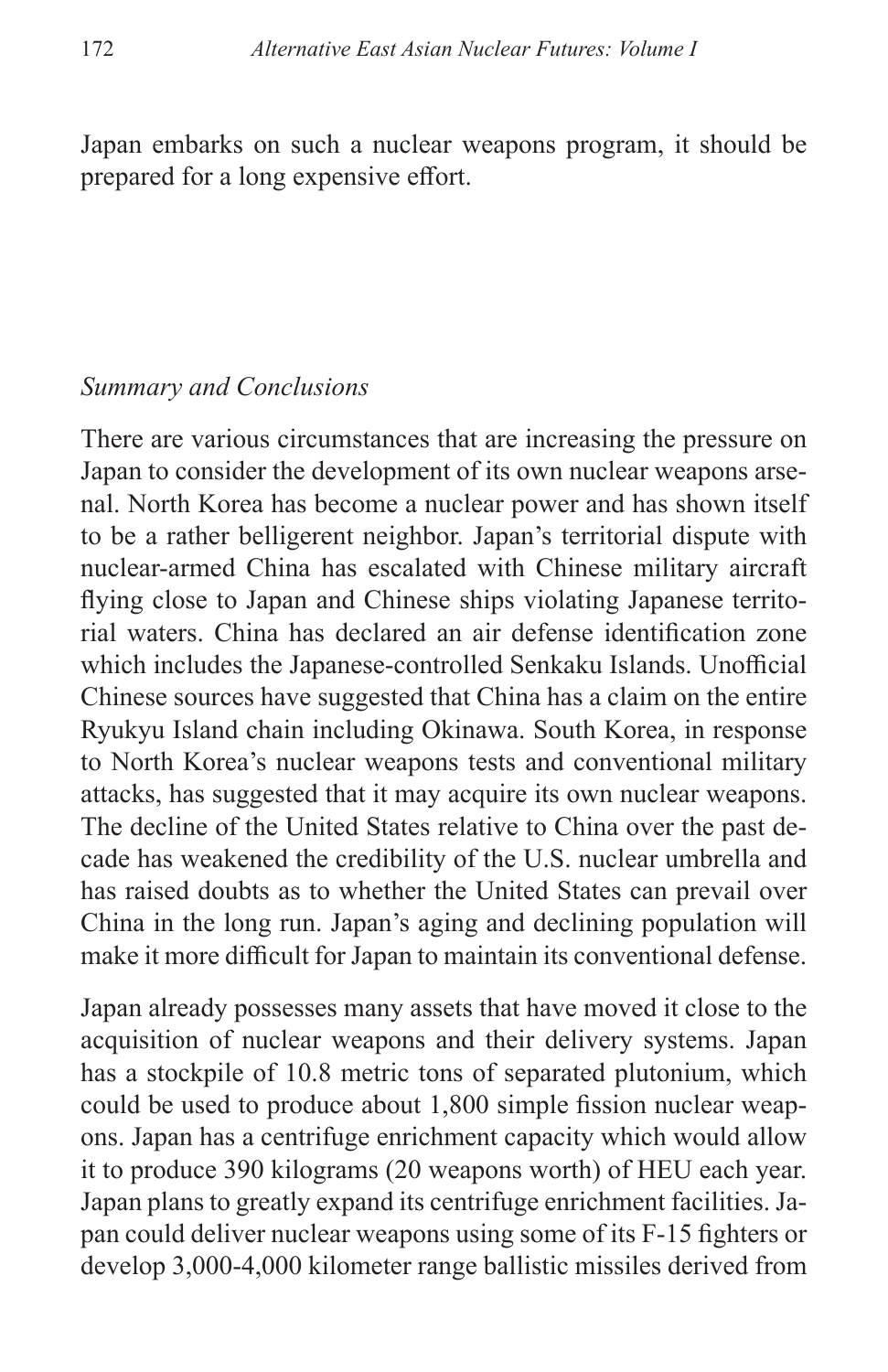the solid-fueled rockets used in its space launch program.

If Japan does develop and deploy nuclear weapons, it would probably do so in stages. The first stage could consist of few dozen implosion fission weapons delivered by F-15s. Japan could probably produce such a force in less than a year and it would probably only cost in the range of hundreds of millions of dollars.

In the longer run Japan could develop a 3,000 kilometer range solid-fueled ballistic missile derived from its space launch program. Given the vulnerability of these missiles to a preemptive Chinese nuclear attack, Japan might want to base them on surface ships operating east of Japan, protected by the Japanese Air Force and Navy. The development of this ballistic missile would take several years and around one billion dollars.

At the same time as it develops a ballistic missile, Japan might want to develop improved fission warheads. These could be either boosted fission weapons or KING-type weapons. It could take Japan several years and several billion dollars to reach this stage of nuclear force development.

The ultimate goal for Japan would be to match China's nuclear force. This would require the development of two-stage thermonuclear weapons and basing the ballistic missiles on submarines. This could be done in stages. Japan's first thermonuclear weapons could have a yield of about one megaton and be used as a single warhead on ballistic missiles. Japan could develop submarines that are scaled up versions of the conventionally powered attack submarines that Japan has already built. Rather than develop nuclear propulsion for these submarines, Japan could use air-independent propulsion technology that it has used on its *Soryu*-class submarines. Three to eight ballistic missiles could be carried on each submarine. The development of such submarines along with the required extensive nuclear weapon testing program would likely take at least a decade and tens of billions of dollars.

Japan could then develop light-weight thermonuclear warheads